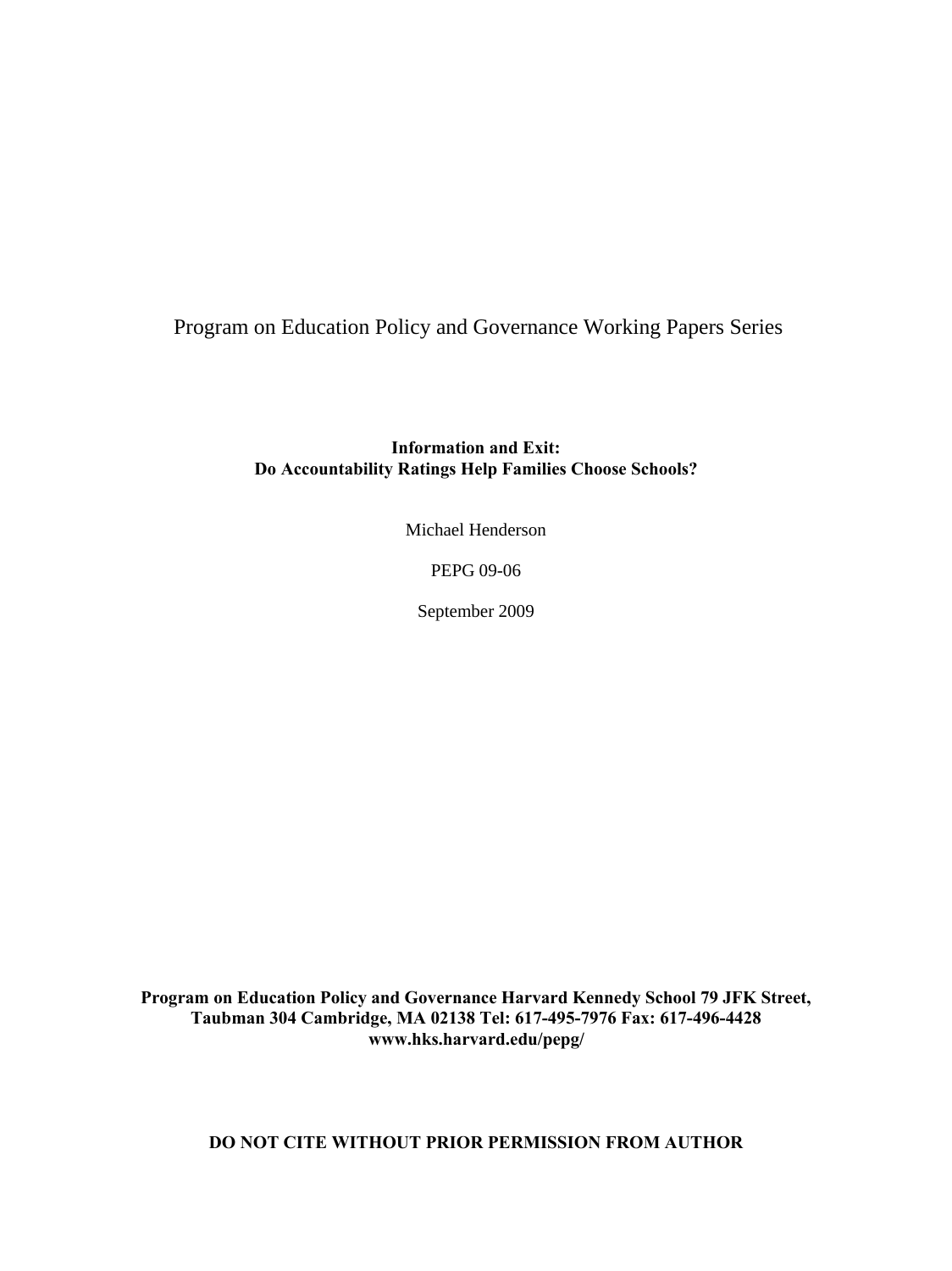### Information and Exit: Do Accountability Ratings Help Families Choose Schools?

September 13, 2009

# Michael Henderson

# Harvard University

### Abstract

Does public information about school quality lead parents to sort their children out of schools with relatively poor performance? Use of this exit option in response to information about school quality has the potential to indirectly foster school responsiveness to quality concerns. To determine whether this information affects student exit, I use a regression discontinuity design to examine the effect of school grades on exit. Results indicate that parents do not seem to respond to information about school quality generally and, thus, cast doubt on the effectiveness of indirect accountability to promote educational improvement. However, there is limited evidence that particularly poor school performance accompanied by institutional mechanisms for school choice promote student sorting away from low-quality schools.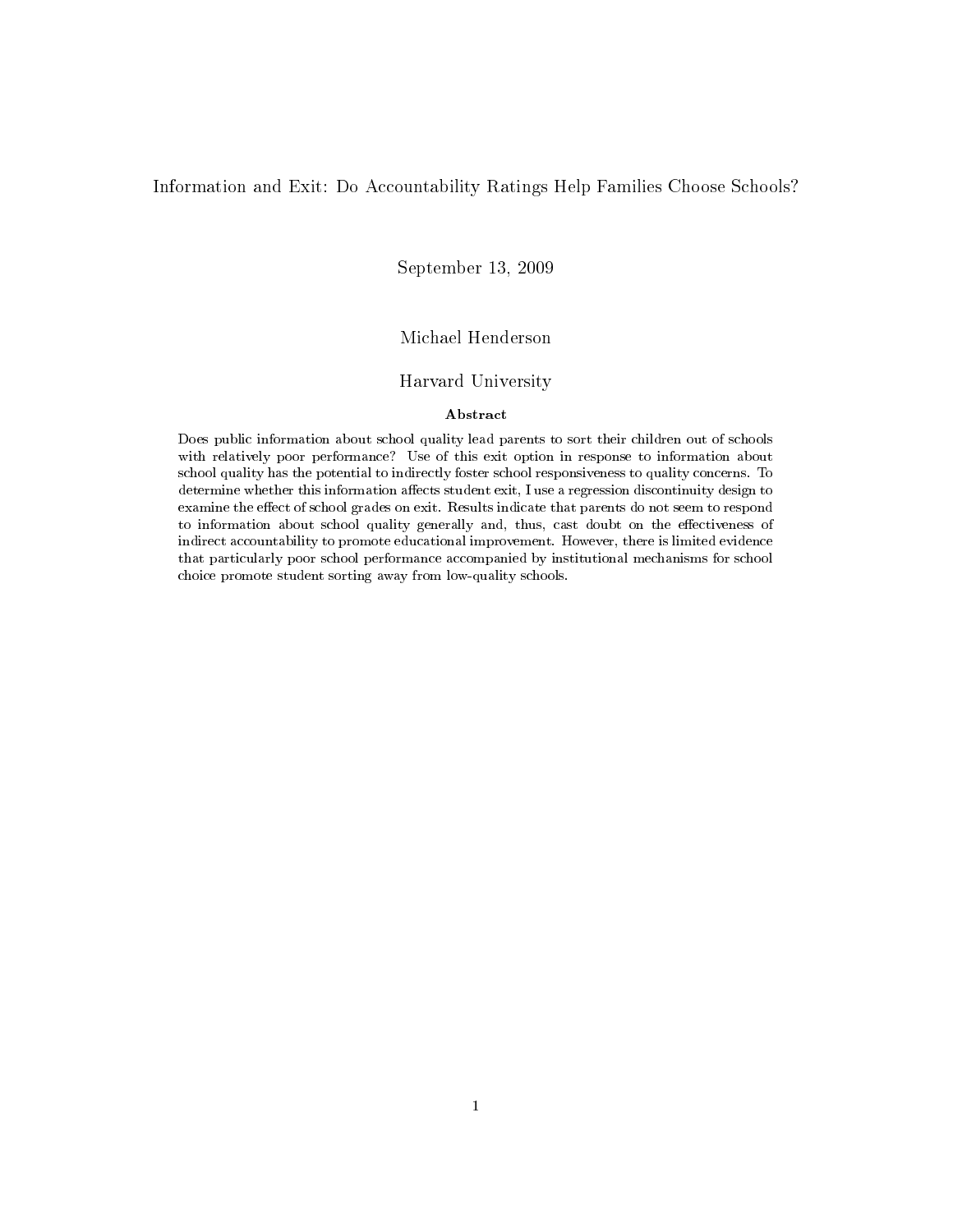### I. Accountability, Information, and Choice

In recent decades accountability has been the most politically successful school reform proposal in the United States. During the 1990s 31 states launched accountability programs, and with passage of the federal No Child Left Behind Act in 2002 receipt of federal education dollars became contingent upon adoption of a U.S. Department of Education approved system of annual testing and performance-based accountability. Accountability found consensus even as other reforms such school choice have remained bogged in the mud of political battles. While supporters of choice have suggested that the accountability approach and the choice approach can be mutually reinforcing, opponents of choice have frequently argued for accountability as an alternative to more radical choice-based reforms. So while accountability programs across the U.S. include small scale public school choice components, only rarely have these state programs incorporated private school choice. Florida in the early 2000s, however, is one such case.

Yet, the effectiveness of accountability seems to depend in part on the logic of choice in response to information. Across the fifty states, accountability programs share an essential element: public-release of school performance results. In the most direct form of accountability, the schools face specific sanctions based on performance results as prescribed in accountability laws. But these sanctions are typically reserved only for schools that consistently fail to meet minimum performance standards. With only limited implementation of these direct incentives, the prospects for accountability to improve school quality depends on indirect mechanisms. At all performance levels schools face the release of quality reports to the public at large and parents specifically. The public has recourse to the ballot box for rewarding or punishing school governing officials, and parents have recourse to their feet - i.e., to use this information in decisions about where to enroll their children.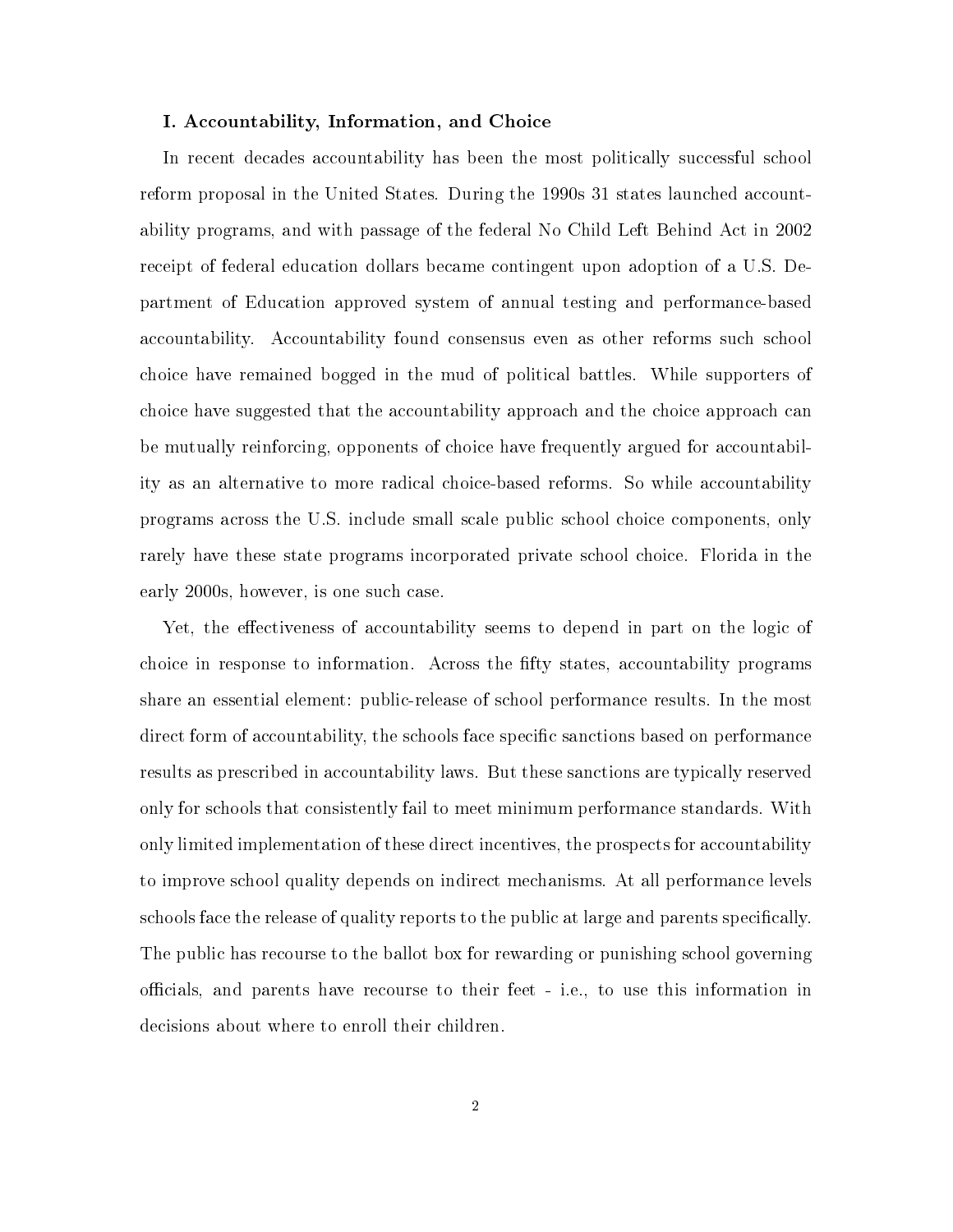Indirect accountability operates outside the specific system of sanctions and rewards built into a state's program. Along with direct accountability, this notion shares the idea that schools will respond to an incentive structure built around feedback from their performance. The formal structure provides information while the "accountability" is exercised voluntarily by stakeholders. When a person becomes dissatisfied with a particular institution (her grocery store or her child's school, for example) her options fall into three general categories. One option is to express her dissatisfaction to the institution (for shorthand, the voice option). She can, for example, register a complaint with her grocery store's manager or vote in a school board election. A second option is  $exit$ . She can choose another grocery store or switch her children to another school. In a market where consumers have choice, exit can cause loss of revenue, which would, in turn, create the incentive for the institution to improve quality and avert this sort of loss. A formal system of public school accountability potentially expedites these processes by increasing the availability of information which the public may use in making voting or enrollment decisions. The exit option has received a modest degree of attention in work on public institutions both in economics and political science. In this context the option has typically been cast as a decision to leave one public jurisdiction for another in order to shop for a particular bundle of taxes and public services. Public institutions attempt to retain and attract constituents so as to maintain their revenue stream.<sup>1</sup> These voice and exit strategies can foster responsiveness on the part of the institution with which the consumer or citizen is dissatisfied, and, thus, offer potential mechanisms for indirect accountability. But the logic depends on a consumer's ability to exit, that is, to exercise choice.

While research evaluating the effectiveness of school accountability systems has increased in tandem with the spread of these systems, it has so far tended to focus

<sup>&</sup>lt;sup>1</sup>See Tiebout (1956) for the classic statement on exit in the context of public institutions.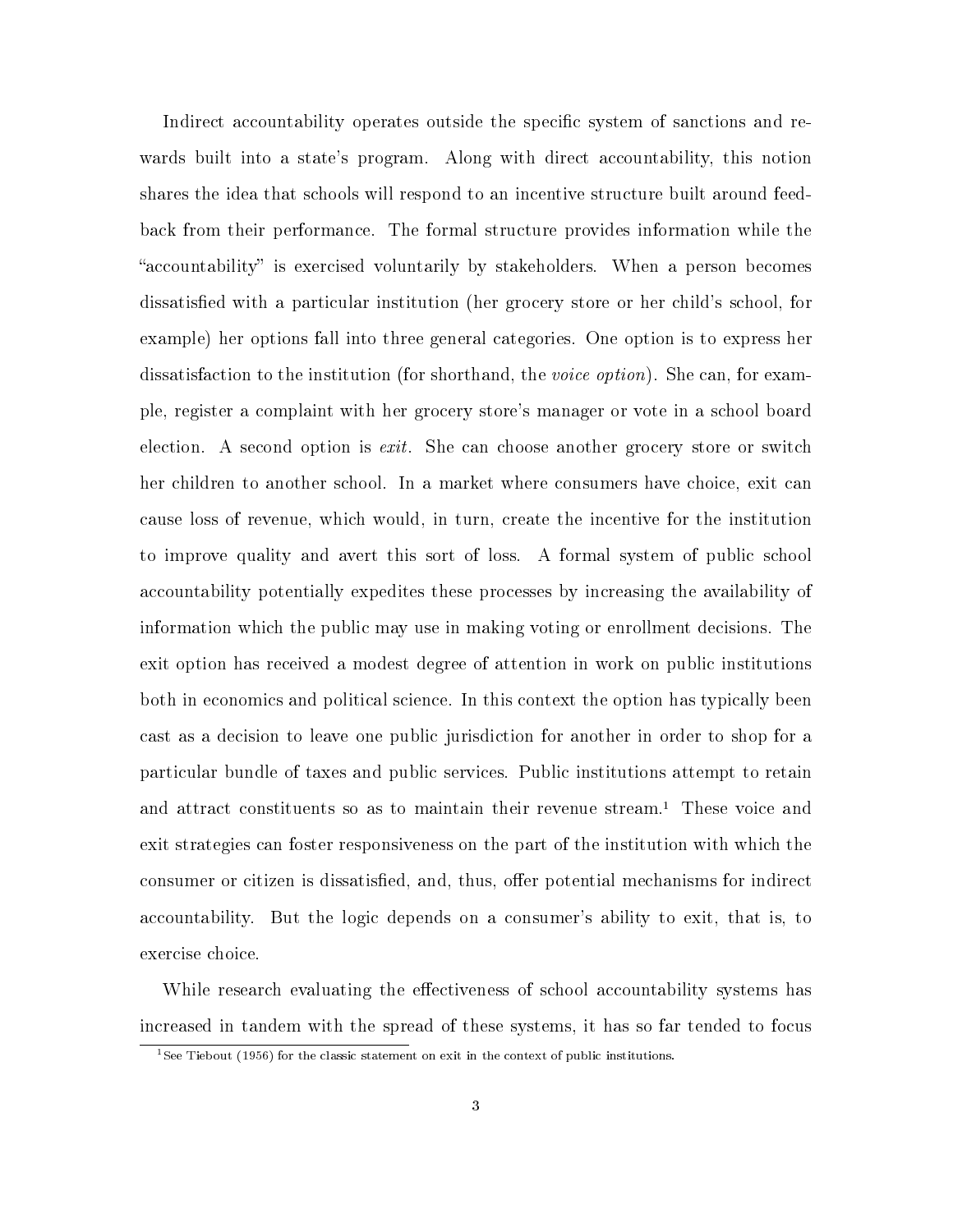only on the impact of institutional policy prescriptions built into the program design. It has almost entirely left out the other category of consequences - public responses to the release of performance information. Yet, this speaks directly to education policy literature on choice and accountability. This paper evaluates the effect of school performance information on student exit, i.e. on the decision to exit relatively worse performing schools.

In general, studies of student mobility have focused either on patterns of movement (within or between school districts) or on consequences of movement for student wellbeing and academic progress (e.g. see Alexander et al 1996, and Hanushek et al 2003). Kerbow (1996) attempts to extend this discussion by investigating the extent to which school characteristics influence exit decisions. But even in this study, school indicators are subjective measures not directly linked to data on performance (e.g., survey responses about student confrontations with teachers or whether a school's curriculum seemed well-suited for the child's needs). This neglect is most likely due to the lack of extensive data on school quality before the advent of accountability systems that necessitate the collection of these data. So, while the literature on mobility has been silent as to the role of school quality in exit decisions, the emergence of new data permits an initial examination here.

My analysis uses administrative data on the population of Florida's public school students. Estimation of causal effects follow a regression discontinuity design to exploit a feature of the state's accountability system by which schools receive categorical grades based upon a continuous performance index. The remainder of my paper proceeds as follows. Section two summarizes the public school accountability system in Florida. Section three details the method for estimating the effects of school evaluations on student mobility. Sections four and five presents main results drawn from each of the four cutoffs between categorical performance grades while section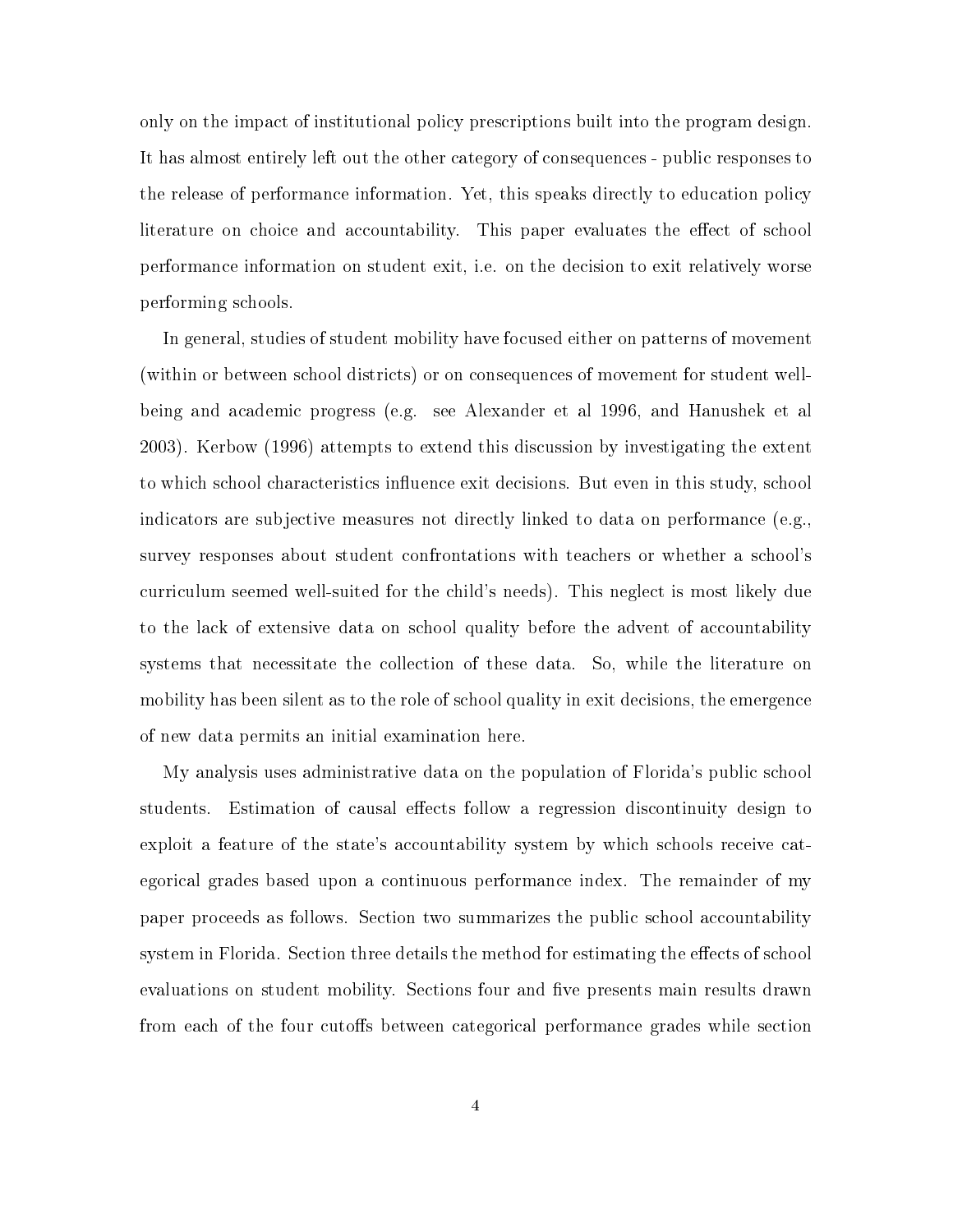six presents results from an analysis of a subset of schools around the D-F cutoff for which the Florida accountability institutionalizes mechanisms to support student mobility out of poorly performing schools. Section seven looks at student sorting from another angle - the impact of school performance evaluations on enrollment increases. Finally, section eight concludes.

## II. School Accountability in Florida

Before proceeding, it is worth considering the structure of Florida's public school accountability and choice systems. School performance evaluations take the form of a letter grade to denote quality: A, B, C, D, or F. The current system of accountability has been in place since 2002. Under this system, school grades are based on a 0 to 600 continuous grade point index. The grade points a particular school receives are based on the level of its students' achievement on the FCAT tests as well as on the amount of growth (i.e. improvement) between the previous and current year achieved by the school's students on these tests. A school's grade is then assigned according to the interval on the grade point continuum where its grade point value lies.<sup>2</sup> Schools with 410 or more points receive an A; schools with 380 to 409 points receive a B; schools with 320 to 379 points receive a C; schools with 280 to 319 points receive a D; and schools with fewer than 280 points receive a F.

These grades are linked to formal consequences - particularly in the case of a school receiving an F grade twice in a four-year period. Among these consequences are two directly relevant to student exit. First, students who are assigned to attend the school in the academic year immediately following receipt of the second F or who

<sup>&</sup>lt;sup>2</sup>There are a few additional requirements that can force a school into a lower grade category than its grade points would indicate. These requirements have to do with the percent of students tested, adequate progress among the lowest performing students, and similarity of learning grades in reading between the lowest performing students and all eligible students. In the adjacent grade comparisons made below, those few schools which could not have reached the higher grade regardless of points due to these additional requirements are excluded from the analysis.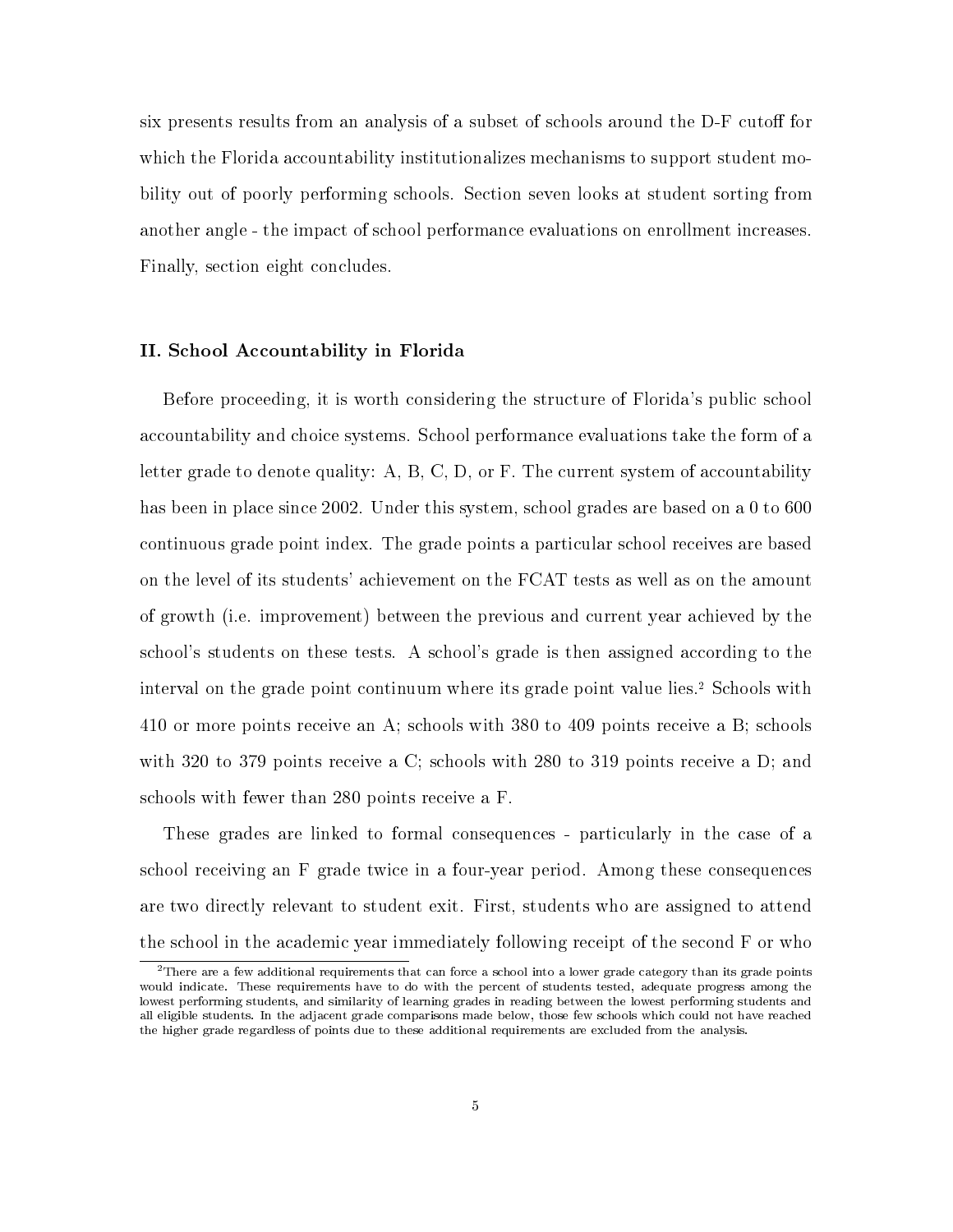attended the school in the academic year for which the second F was assigned are permitted to switch enrollment to another Florida public school with a grade of C or higher. The local school district must offer at least one school within the district to which eligible students may transfer. The district maintains responsibility for the entire cost of transportation for any students who take up the option to transfer to another school in the district. Students may also transfer to a public school outside the school district if classroom space permits; however, in that case, the student's family is responsible for the cost of transportation. Second, during the period of my analysis, the students in these schools receiving an F grade twice in four years were also offered a state-funded voucher to attend private school.

Thus, for the vast majority of public school students who attend all but the worst performing schools, there are no formal institutional mechanisms for choice. For these students, residence determines school assignment. If parents wish to exercise the exit option, they must be able to relocate to another neighborhood or district. Formal mechanism of choice exist only for those in in the worst performing schools. Their parents can choose new schools - public or private - without changing residence.

Florida's public school accountability system offers an excellent opportunity to investigate the impact of school performance reports on the behavior of parents and students for at least two reasons. First, taking the form of the familiar A through F grade scale, reports of school performance in Florida are readily interpretable by the public. Even if most Floridians remain unaware of the calculations by which these grades are determined, they likely have intuitive knowledge about the rank ordering of the grade categories - that a grade of B is better than a grade of C, or that an F grade is the worst category, for example. Compare this to the federal NCLB requirement that states also classify all public schools as meeting or failing to meet Adequate Yearly Progress (AYP). It is unlikely that more than a small share of the public at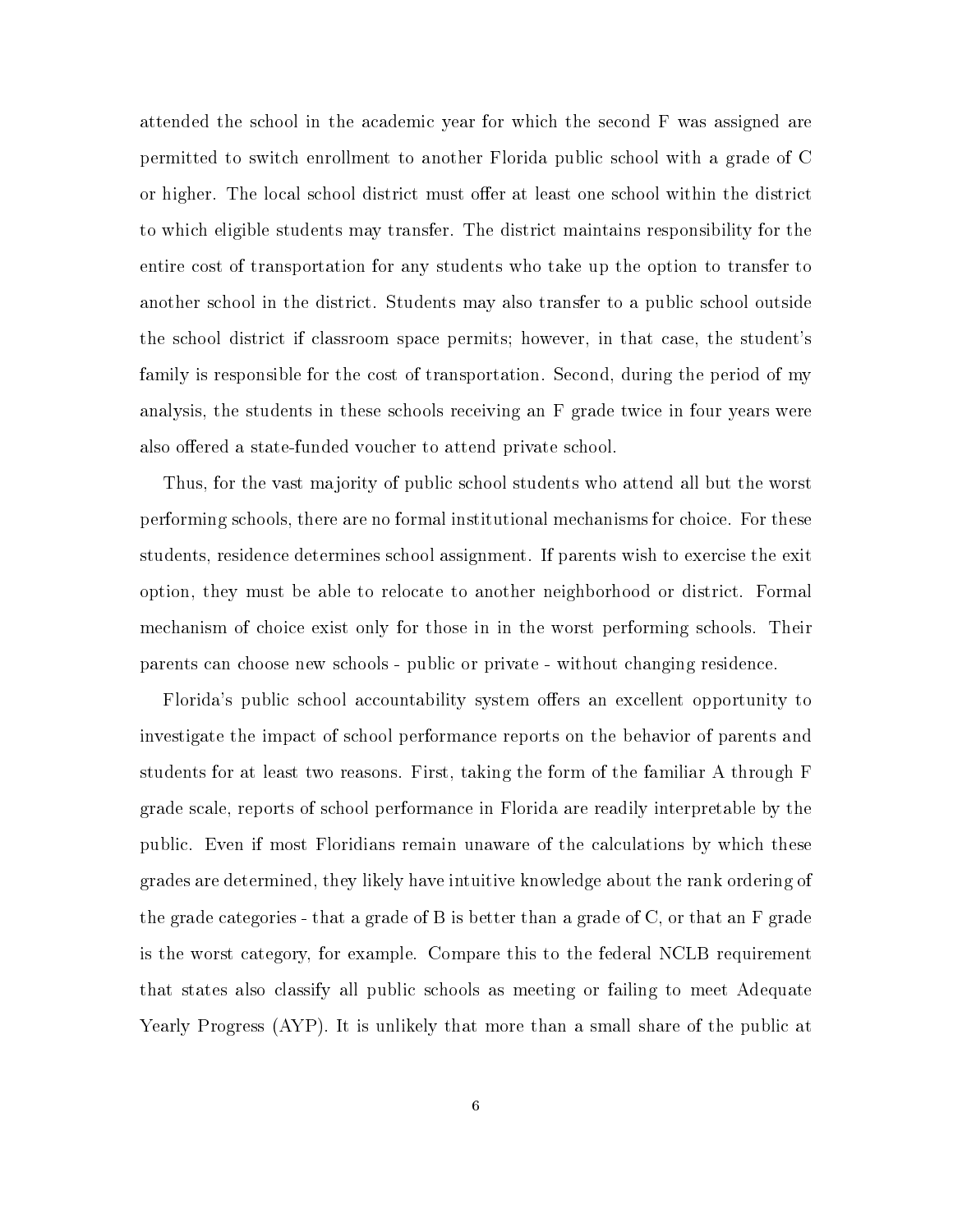large have a sense of what AYP means or how exactly to interpret AYP assessment as an overall evaluation of school quality relative to other schools. In other words, if the report card system of school accountability - i.e. the process by which parents and citizens indirectly hold schools and school officials accountable through exit or voice - can be expected to operate effectively, it should be expected to happen in Florida where the public is provided with an easily interpreted and easily obtained summary of school quality information.

Second, and more importantly, the assignment of grades based on an underlying numeric continuum with hard cutoffs between grade categories lends itself to a regression discontinuity (RD) design for causal analysis. The RD approach permits an approximation of random assignment of treatment status (in this case the lower grade) and control status (in this case the higher grade) to otherwise comparable groups on either side of each cutoff. The details of this application are provided in the next section.

## III. Method for Estimating the Effect of School Grade on Student Mobility

A straightforward, simple comparison of mobility among students in high and low performing schools would fail to provide valid estimates of the effect of school grades for at least two reasons. First, such an approach compares different kinds of students in different kinds of schools and likely suffers from selection bias. It might be that students in schools with lower school grades have a greater propensity toward mobility irrespective of the grade their schools receive. Or, it might be that student mobility and school quality (as reflected in the school grade) are both driven by other factors that distinguish students in high and low performing schools, e.g. family structures, poverty, crime, neighborhood effects, etc. In either case, a standard regression approach yields biased estimates. Second, an ideal (and seemingly counterintuitive)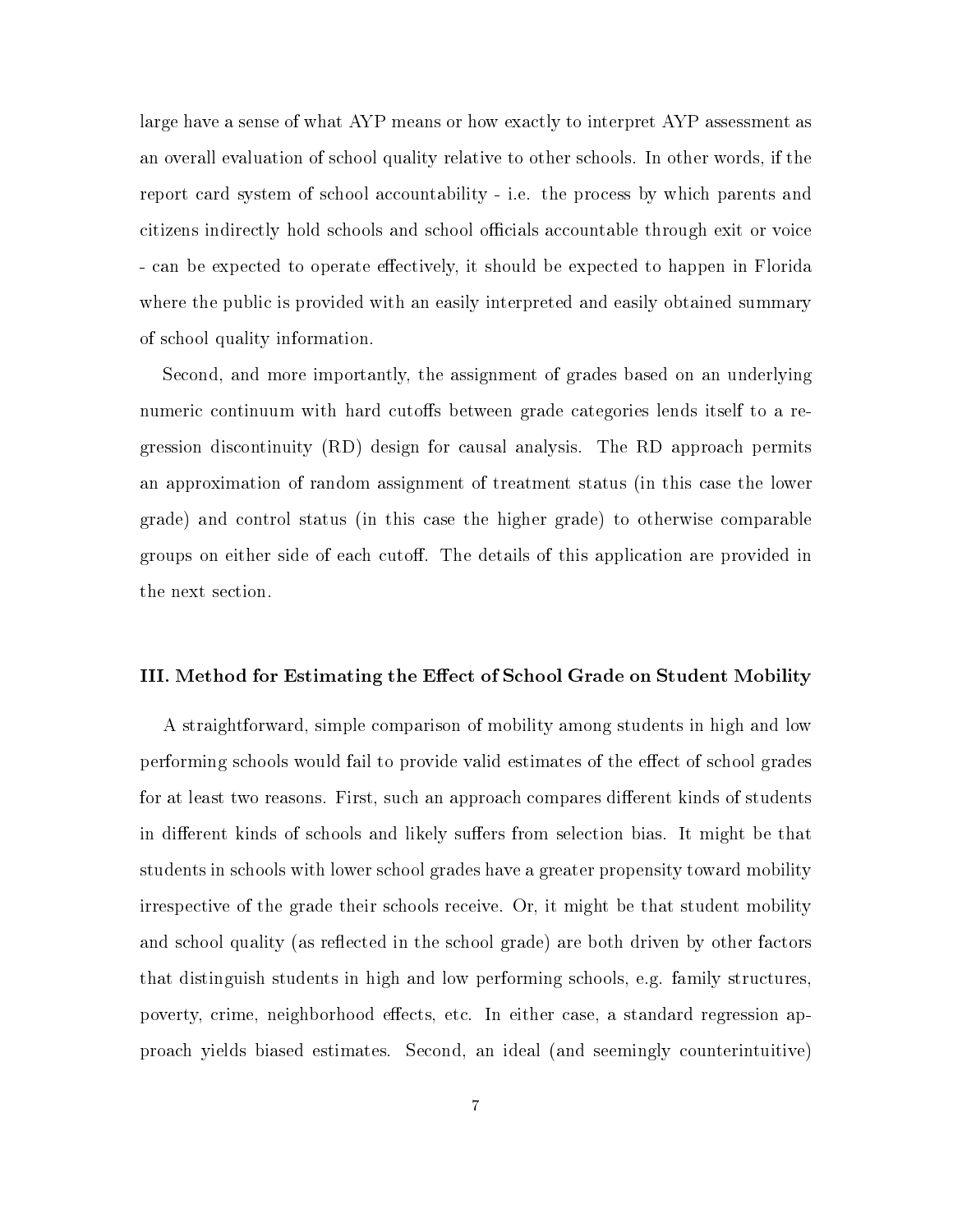approach would separate performance labels such as school grades from actual school performance. That is, the data would permit isolation of a public designation of quality apart from actual school quality (i.e. the effect of the information about school quality rather than the effect of the school quality itself). Estimates from a simple standard regression approach that enters school grades as covariates would be due to school performance generally rather than to the provision of information about school quality. A better approach would compare mobility among students in schools with equivalent or near-equivalent levels of performance but different performance labels.

In the absence of random assignment of treatment, the RD approach provides a far better alternative for estimating causal effects of school grades than a standard regression approach. Education policy researchers have increasingly made use of this approach that approximates the random assignment of field trials by comparing subjects that lay on either side of an arbitrary cutoff line (Chiang 2008; Jacob and Lefgren 2004; Ludwig and Miller 2007). The subjects placed in the control and treatment groups adjacent to the cutoff are potentially comparable. The four thresholds in the continuum of school grade points that divide the school grade categories are analyzed separately. At each threshold between school grades, treatment is attendance at a school receiving the lower grade. Thus, the analysis focuses its comparison on only those students in schools earning grade point values slightly above and slightly below these thresholds. Because the groups and their schools on either side of each threshold show similar characteristics in one year, the unobservable factors influencing their behavior the following year are assumed to have no difference on average in the next year. Therefore, any actual differences in mobility patterns in the second year are attributed to the impact of attending a school assigned a lower school grade.<sup>3</sup>

I focus on the first set of school grades released under the new calculation rules. Academic years 2001-2002 and 2002-2003 are used. Analyzing this time frame is

<sup>&</sup>lt;sup>3</sup>To be sure, students exit schools for many reasons. These reasons probably frequently have nothing to do with school quality (e.g. families move after parents change jobs). These data do not identify the reasons for each child's exit. However, this limitation is not terribly consequential. The key argument in the regression discontinuity is that the schools on either side of the cutoff point between school grades are balanced on unobserved characteristics. In other words, the proportion of exits due to reasons other than the school performance grade is unlikely to be much different among schools who score just above and just below the cutoff between an  $\tilde{A}$  and  $B$  grade for example. Therefore, the differences across the schools can be attributed to the grade.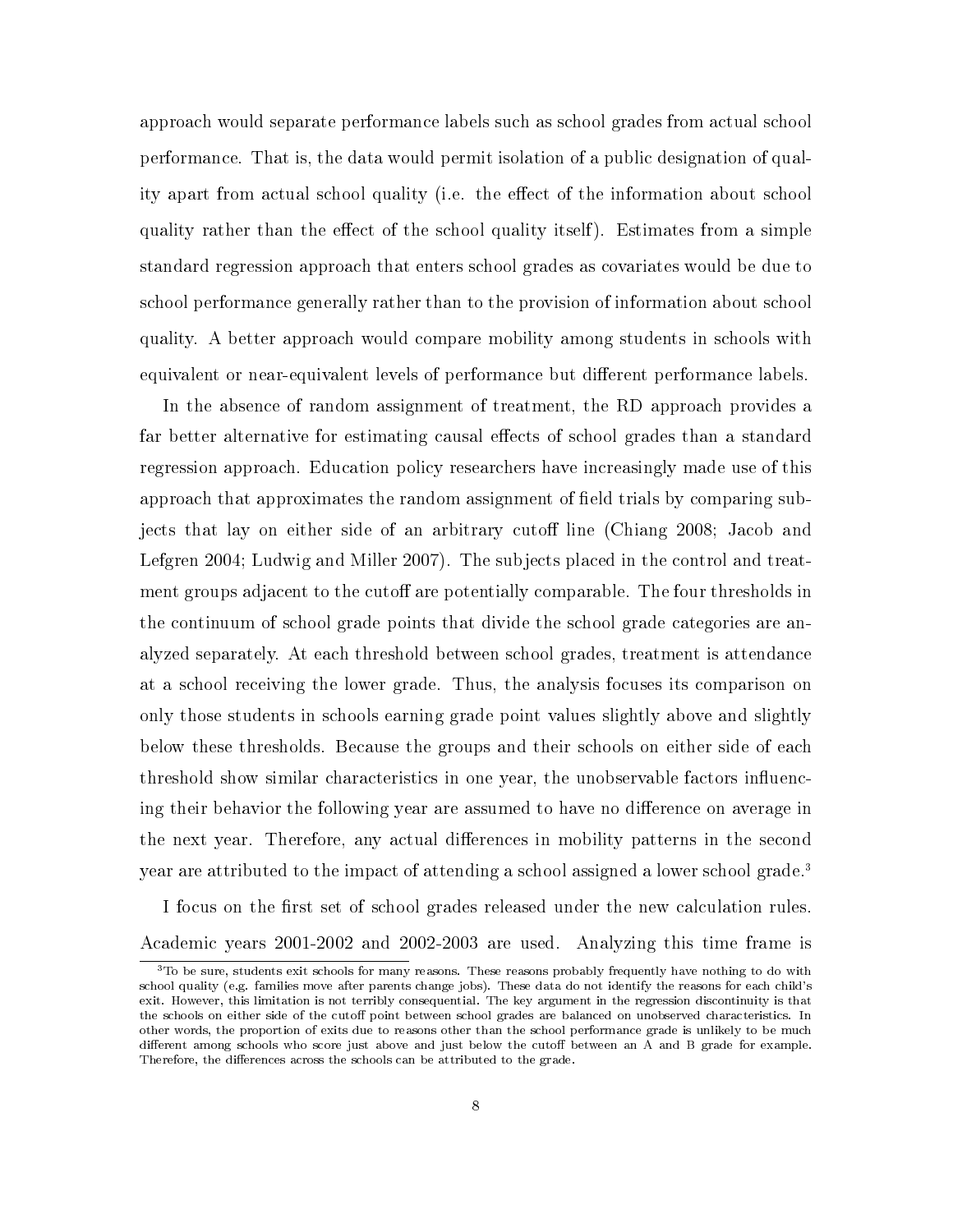particularly advantageous. It is unlikely that schools anticipated their school grades at the end of the 2001-2002 school year. Despite the fact that the new grading system was made public in late 2001, the new rules were complex enough to exclude this possibility (Chiang 2008). Thus, this set of grades serves as an "exogenous shock" on the schools and their student populations (West and Peterson 2006).

I let  $y_{is}$  be a binary indicator indicating exit for student i from school s, where s is an index of school attended in year 0. Enrollment is observed in the spring of each year as the school where students take the FCAT. Exit is defined as enrollment in a school during year 2002-2003 different from that during year 2001-2002. This can be observed in two ways: 1) Students whose 2002-2003 record indicates a public school other than that attended in the previous year have changed from one Florida public school to another public school in the state; and 2) Students who have a record indicating enrollment in a Florida public school in 2001-2002 but have no record for the 2002-2003 have exited Florida public schools entirely, transferring either to a public school in another state or to a private school. Two types of moves, however, cannot be considered voluntary exits from year 2001-2002 schools. Students who attended year 2001-2002 schools that closed at the end of that school year are excluded from the analysis. Similarly, students who moved for structural reasons, that is, whose grade level in year 2002-2003 exceeds the highest grade level served by their year 2001-2002 school (e.g. a student who attends a year  $2001-2002$  school that only serves the first through fth grades and who enters the sixth grade in year 2002-2003) are excluded from the analysis. I also let  $GrdPts<sub>s</sub>$  be the grade point value earned by school s at the end of year 2001-2002 and  $G_s$  be a binary indicator for whether school s received the lower of the two grades surrounding each threshold (e.g. receipt of a B relative to an A at the A-B threshold; receipt of a C relative to a B at the B-C threshold; receipt of a D relative to a C at the C-D threshold; and receipt of an F relative to a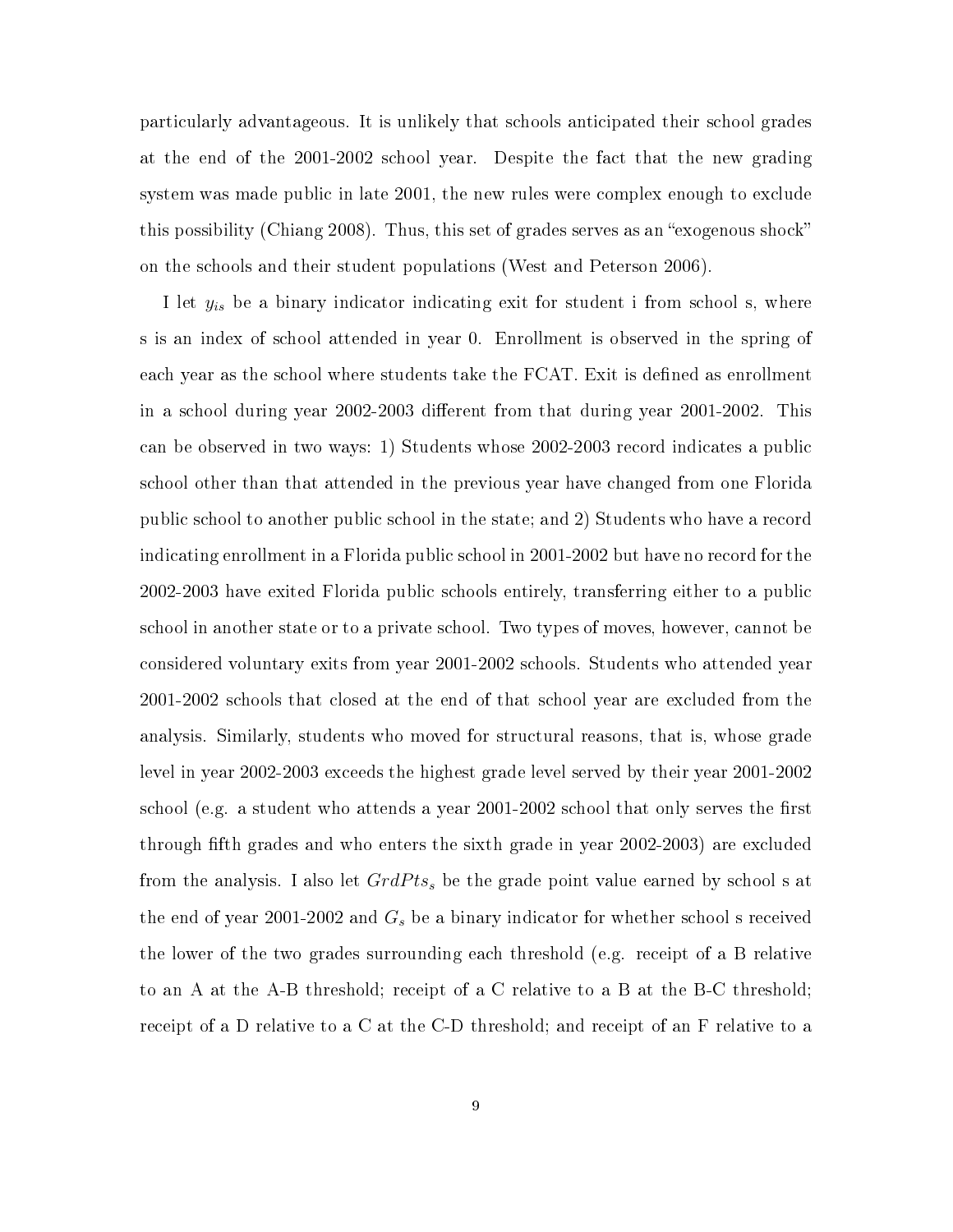D at the D-F threshold) at the end of year 2001-2002.

For each threshold, I estimate the expected likelihood of exit among students attending a year 2001-2002 school with a lower school grade (relative to the higher grade on the other side of the threshold) and a school grade point value exactly at the threshold value. This quantity is estimated using lower graded schools with grade point values within a specified distance from the threshold; this distance is the bandwidth, h. The equation is:

$$
y_{is} = logit^{-1}[\alpha_{Lower} + \beta_{Lower}(GrdPts_s - Threshold) + \varepsilon_{is}],
$$

such that  $-h < GradPts_s - Threshold < 0$ , and where *Threshold* equals the school grade point value marking the cutoff between the upper and lower school grade.

Similarly, for each threshold, I also estimate the expected likelihood of exit among students attending a year 0 school with a higher school grade (relative to the lower grade on the other side of the threshold) and a school grade point value exactly at the threshold value. This quantity is estimated using higher graded schools with grade point values within the same bandwidth as the previous equation. The equation is:

$$
y_{is} = logit^{-1}[\alpha_{Higher} + \beta_{Higher}(GrdPts_s - Threshold) + \varepsilon_{is}],
$$

such that  $0 < GradPts_s - Threshold < h$ . This local regression procedure follows the sharp regression discontinuity design presented by Imbens and Lemieux (2007) and implemented in a similar context by Chiang (2008), but adapted to handle a binary outcome.<sup>45</sup> To implement the design, at each threshold I combine these local estimations for students in above and below threshold schools into a single regression and include  $X$ , a vector of covariates:

<sup>&</sup>lt;sup>4</sup>In the "Sharp" regression discontinuity context the treatment variable is a deterministic function of one of the covariates. In other words, the probability of receiving treatment changes from zero to one at some threshold level of the forcing covariate, as opposed to a fuzzy regression discontinuity context where the probability of assignment to treatment jumps some smaller degree at the threshold.

 $5$ Chiang (2008) uses a RD design applied to Florida school grades to estimate the effect of a school's receipt of an F grade on student test score performance the following year.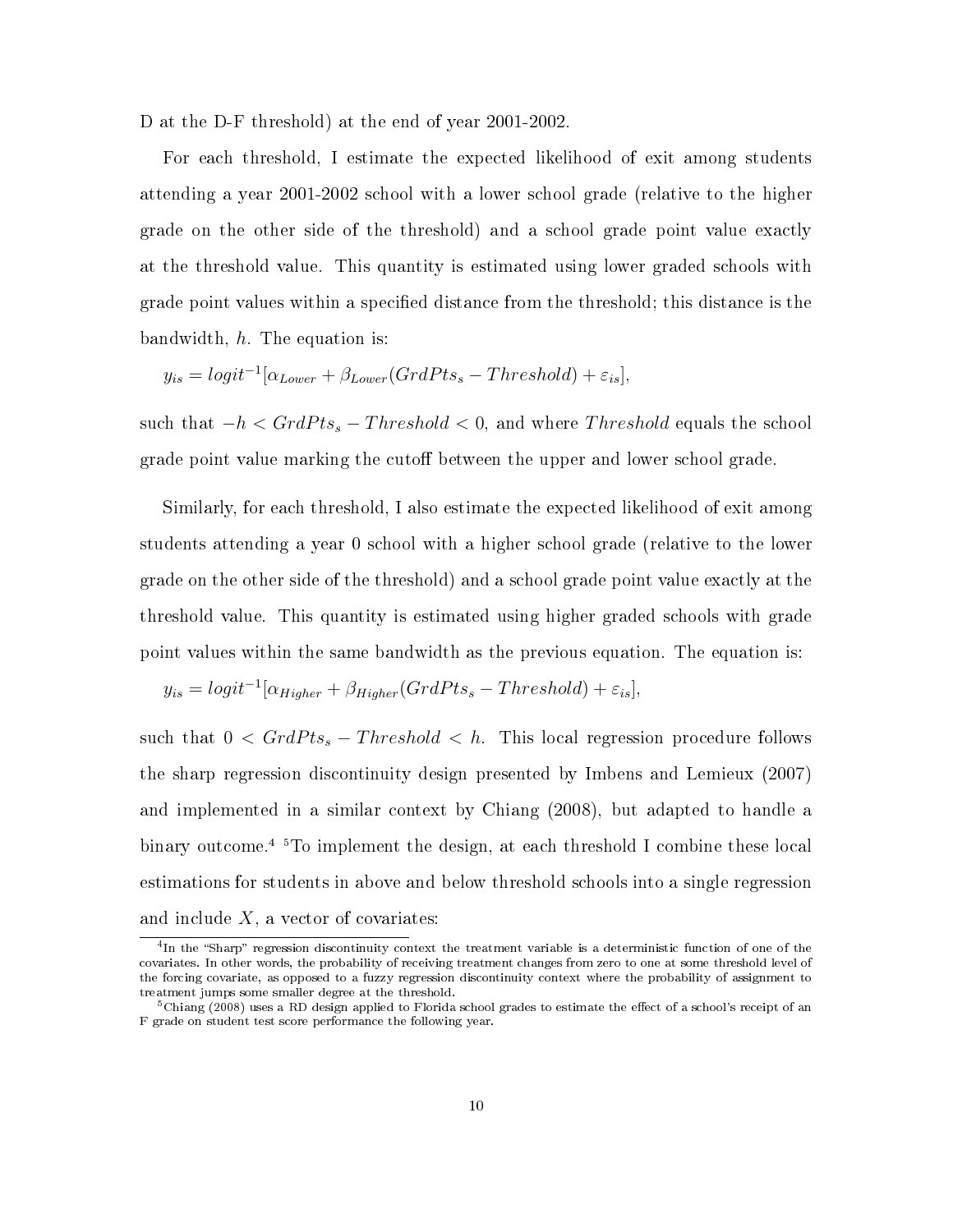$y_{is} = logit^{-1}[\beta_0 + \beta_1 G_s + \beta_2 (GrdPts_s - Threshold) + \beta_3 (G_s \times (GrdPts_s - Threshold)) + \gamma X_{is} + \varepsilon_{is}].$ 

In this equation, the estimated coefficient  $\hat{\beta}_1$  on the indicator of the lower school grade captures the causal relationship between school grade and likelihood of exit. Covariates include controls for student demographics: and indicator for black, an indicator for Hispanic, an indicator for eligibility in free/reduced priced lunch program, an indicator for female, and year 2001-2002 test score on the FCAT reading and math tests. The scale test scores are standardized by subject and grade level. I exclude certain students not subject to the state's accountability program. These include students with one of several disabilities and students enrolled in English for Speakers of Other Languages.<sup>6</sup>

The student-level data used in this paper come from administrative data on the population of Florida's public school students provided by the Florida Department of Education. The data include student demographic characteristics, grade level, FCAT reading and math tests scores, special education and English for Speakers of Other Languages classification, school district and school attended for third through tenth grade public school students in the 2001-2002 and 2002-2003 academic years. School level data include school grade points and school grades for the 1998-1999 through 2002-2003 academic years.

Estimates from RD designs are potentially highly sensitive to bandwidth selection - i.e. the distance from the threshold on the continuum of the forcing variable used to determine which cases are included in the regression. Smaller bandwidths can give greater weight to unusual groups of the most improving schools in the lower grade and the most lagging schools in the higher grade on the opposite side of the threshold. Smaller bandwidths also mean for fewer schools in the comparisons; although thousands of students may remain in the subsample used for estimation, it must be remembered that these students are clustered within a smaller number of schools.

 $6$ All analyses were repeated including these students. In no case were the results substantively different.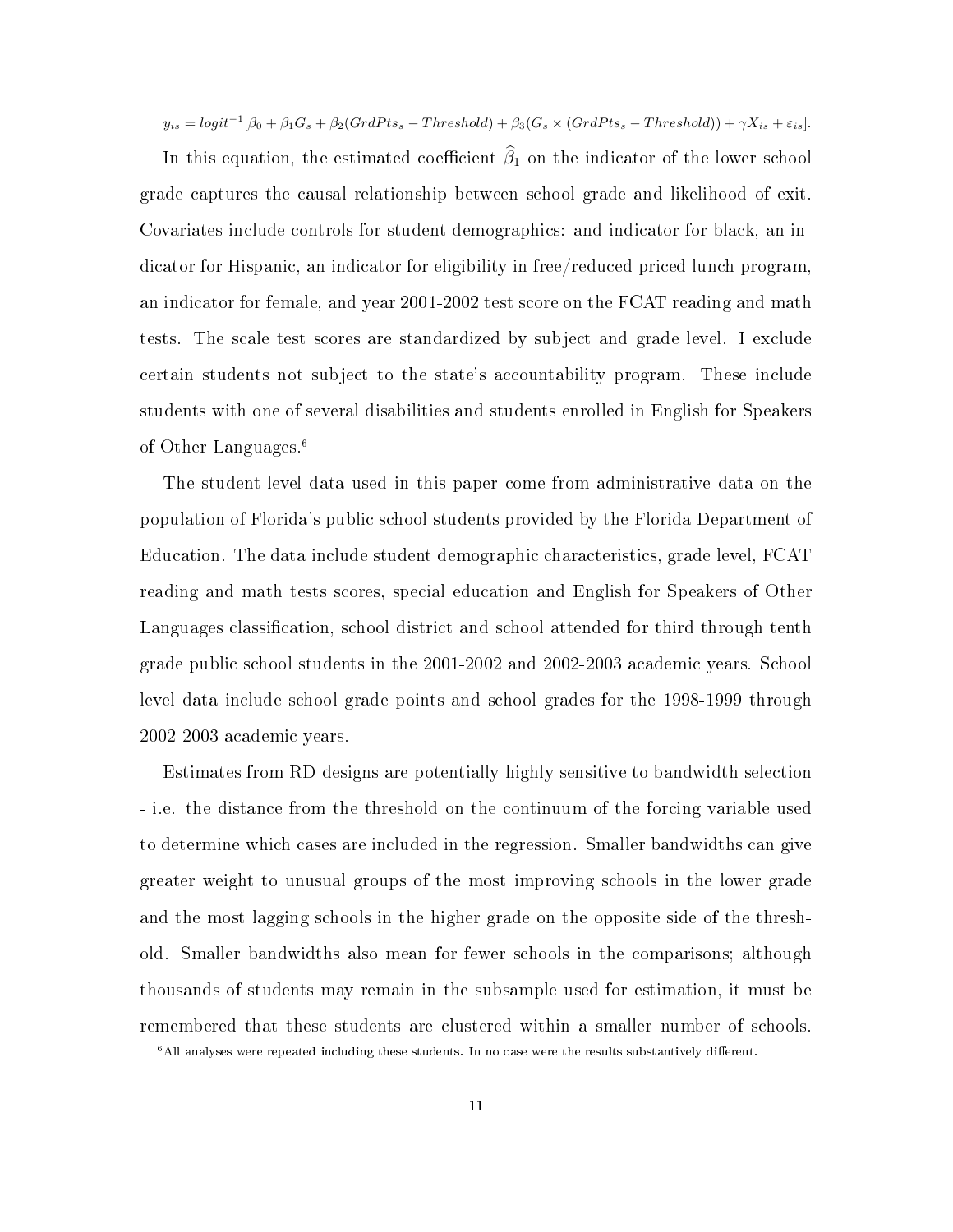On the other hand, a larger bandwidth can include cases that are further apart along the continuum of the forcing variable and, therefore, no longer comparable on the covariates that might confound treatment effects. Unfortunately, there is no universally accepted standard for bandwidth selection. However, one popular approach is to select a bandwidth that minimizes a cross-validation criterion (Ludwig and Miller 2005; Imbens and Lemieux 2007; Chiang 2008). Here I follow the procedure as described by Chiang. The aim is to minimize the expected squared prediction error at the threshold. To estimate this quantity for a given threshold, I begin with two groups of schools. One group  $G_L$  includes the 50% of schools closest to the threshold on its lower side based on 2001-2002 school grade points; the other group  $G_H$  includes the 50% of schools closest to the threshold on its higher side. For each school  $k$  within the lower group, I separately regress schools' proportion of leavers on year 2001-2002 grade points using only schools in that group with a specified bandwidth  $h$ to the left of that school on the grade point scale. Using the results from the regression, I obtain the predicted proportion of leavers  $\hat{y}_{k,h}$ for school k at this bandwidth. After repeating the regression to the left of each school, the cross validation criterion for the specified bandwidth is constructed as the average mean squared error:  $CV_{G_L,h} = \frac{1}{G}$  $\frac{1}{G_L} \sum_{k \in G_L} (\overline{y}_k - \hat{\overline{y}}_{k,h})^2$ . Then, construction of the cross-validation criterion is repeated for each specified bandwidth from  $0$  to  $40$ . The bandwidth that comes closest to minimizing the cross-validation criterion is prefered. This is the smallest bandwidth value that should be used. The entire process is repeated for the group of schools above the threshold in the same way except that regressions use schools to the right of school  $k$ . The appendix contain plots of the cross-validation criterion for each group at each bandwidth. At the A-B threshold, bandwidths of 13 and 20 minimize the criterion for A and B schools respectively. At the B-C threshold, bandwidths of 28 and 34 minimize the criterion for B and C schools respectively. At the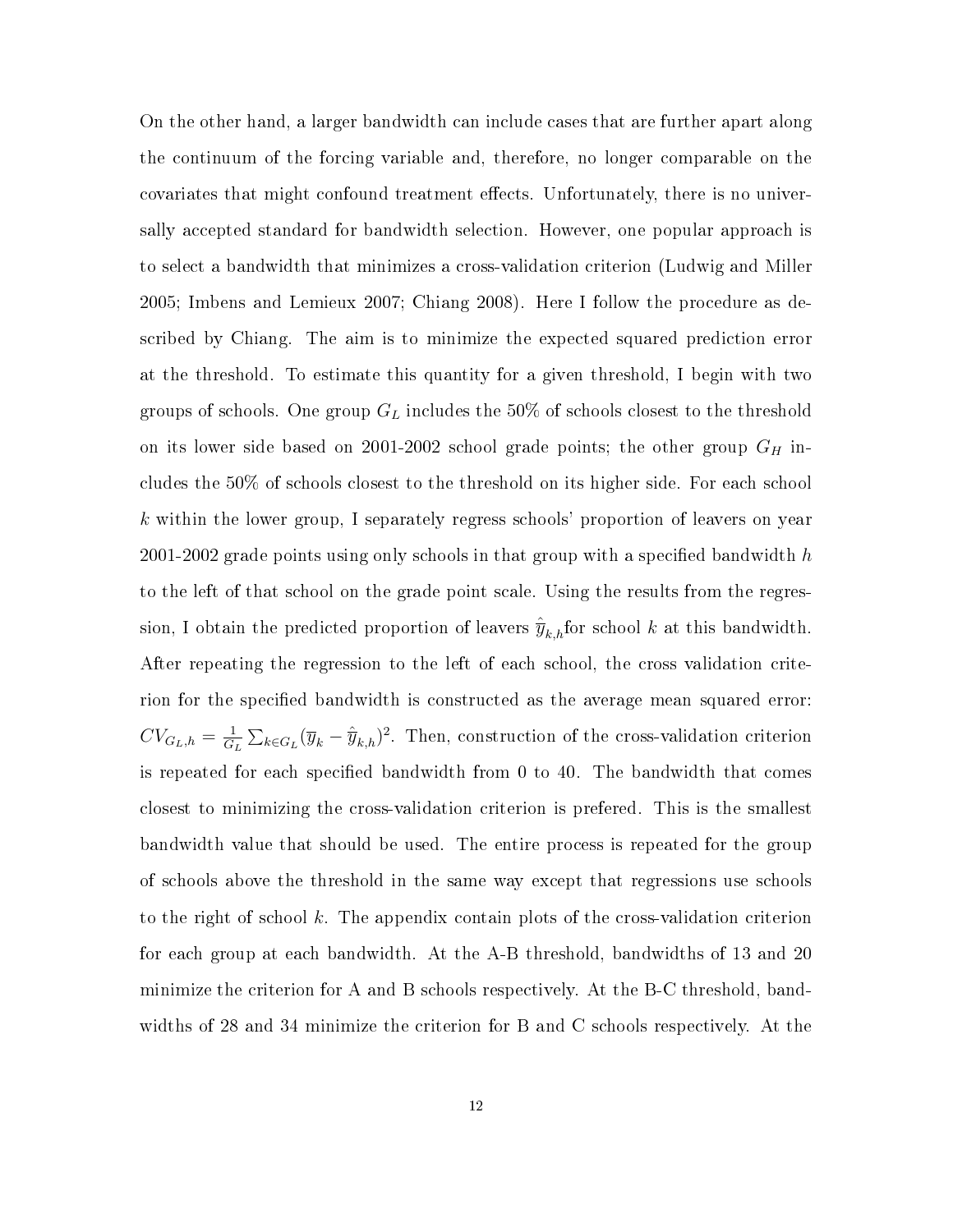C-D threshold, bandwidths of 20 and 26 minimize the criterion for C and D schools respectively. At the D-F threshold, bandwidths of 25 and 28 minimize the criterion for  $D$  and  $F$  schools respectively. While it is legitimate to use different bandwidths on each side of a given threshold, for ease of presentation I select a common bandwidth for both sides of each threshold; this is the greater of the two bandwidth values that minimize the cross validation criterion on each side. These are the bandwidth used for the results presented in this paper. As an added check, analyses are duplicated across several bandwidths of five, ten, twenty, and thirty grade points. The results for these additional bandwidths appear in the appendix.

Using the preferred bandwidths describes above, table 1 shows the mean level of covariates among students in school within the bandwidths in year 2001-2002. The table also includes the predicted values for these covariates at the threshold estimated from local linear regressions on each side. In a discontinuity design, a validity check is to see if the predicted values of the covariates differ significantly at the threshold depending on the side from which they are estimated. Table 1 shows that in almost all cases, even when the samples on each side of a threshold are not perfectly balanced, the differences are not significant at the  $5\%$  level. Nevertheless, due to imperfect balance covariates are controlled in the regressions.

Before considering estimates from the regressions using student-level data, I present graphical depictions of the effect of lower school grades on student mobility at the school-level. Figures 1 through 4 plot year 2001-2002 school grade points against the proportion of students who exit between years 2001-2002 and 2002-2003 for each pair of adjacent school grade categories. The gures also include lines displaying local linear regressions of proportion of students who exit on school grade points. Ignoring the school grades for a moment, a reasonable expectation would be that downward sloping regression lines indicating fewer moves from schools of higher quality. Reintroducing the grade categories, a reasonable expectation would be downward sloping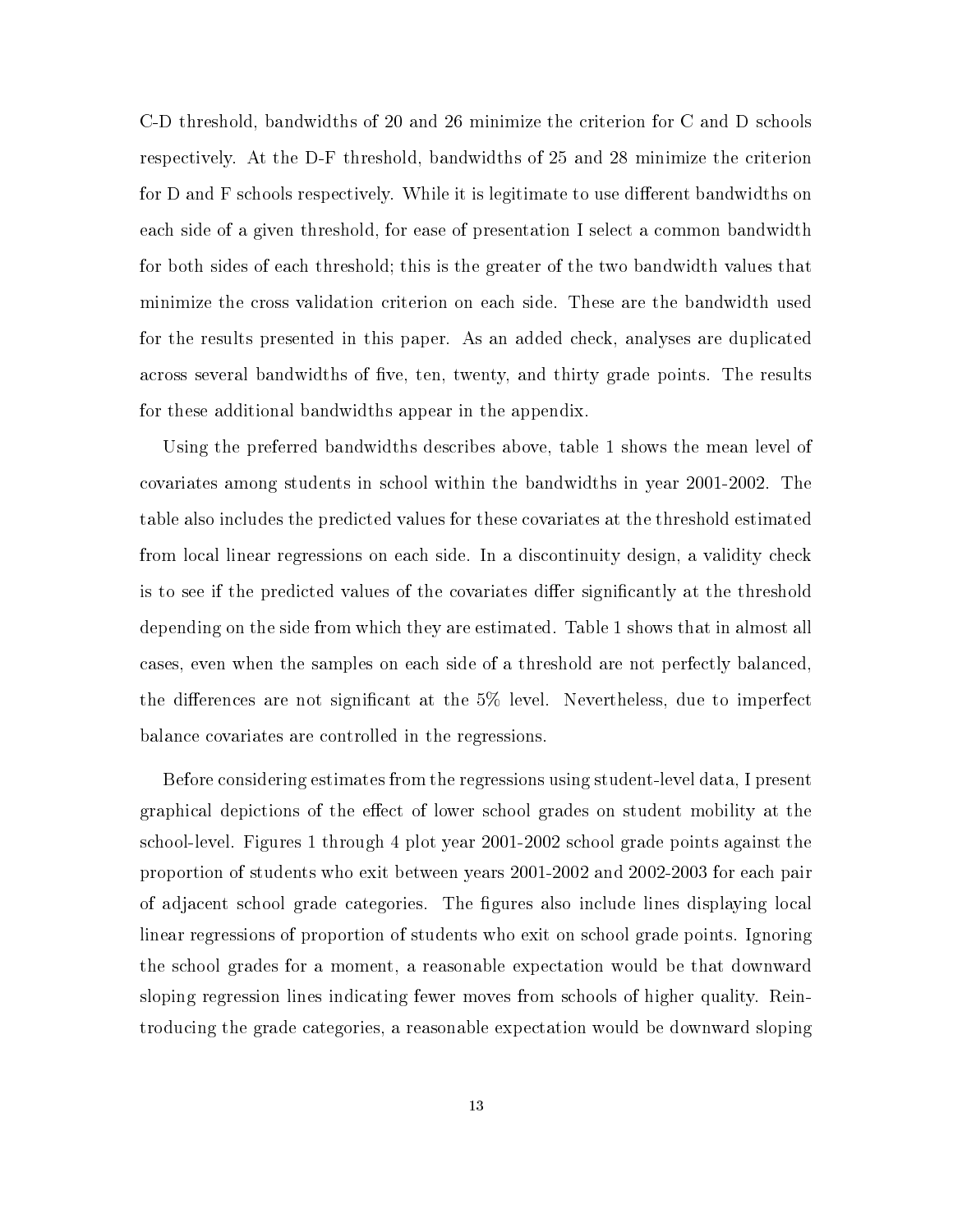|          |       |               | Black | Hisp. | Female  | Free/Red. | Read    | Math    |
|----------|-------|---------------|-------|-------|---------|-----------|---------|---------|
| $A-B$    | Mean  | A             | .175  | .125  | .514    | .320      | 347     | 354     |
| $h=20$   |       | B             | .175  | .143  | .519    | .407      | .242    | .265    |
|          | Pred. | А             | .202  | .151  | .516    | .352      | .316    | .310    |
|          |       | B             | .151  | .193  | .512    | .398      | .277    | .296    |
| $B-C$    | Mean  | B             | .198  | .157  | .517    | .431      | .218    | .235    |
| $h = 30$ |       | С             | .291  | .170  | .517    | .519      | .057    | .088    |
|          | Pred. | В             | -254  | .159  | .517    | .492      | .149    | .157    |
|          |       | С             | .244  | .163  | .517    | $.474*$   | .139    | .163    |
| C-D      | Mean  | $\mathcal{C}$ | .401  | .164  | .518    | .543      | $-.084$ | $-.050$ |
| $h=26$   |       | D             | .600  | .211  | .520    | .720      | $-400$  | $-312$  |
|          | Pred. | С             | .489  | .160  | .512    | .580      | $-179$  | $-159$  |
|          |       | D             | .559  | .225  | $.531*$ | .645      | $-290*$ | $-.207$ |
| $D-F$    | Mean  | D             | .574  | .108  | .516    | .659      | $-332$  | $-251$  |
| $h=28$   |       | F             | .818  | .100  | .529    | .666      | $-524$  | $-428$  |
|          | Pred. | D             | .721  | .116  | .503    | .732      | $-505$  | - 394   |
|          |       | F             | .813  | .092  | .533    | .589      | - 429   | - 325   |

Table 1: Covariate Mean and Predicted Values at Each Threshold

Notes: Means are mean values for schools within the specified bandwidth. Predicted values are values of covariates at threshold predicted from local linear regressions using the specified bandwidths. Reading and math test scores were standardized by student grade level. Asterisks indicate predicted values among with the lower grade differ significantly at the 5% level from those with the higher grade.

regression lines on both sides of the cutoff between grades but with a drop at the threshold. In other words, the regression line for the lower graded schools would end at the threshold with a greater proportion of leavers while the higher graded schools' regression line would begin at the threshold with a smaller proportion of leavers. This is what appears for the A-B cutoff in figure one with the preferred bandwidth. On the other hand, the expected drop in rate of exit fails to appear at the other thresholds examined using the preferred bandwidths.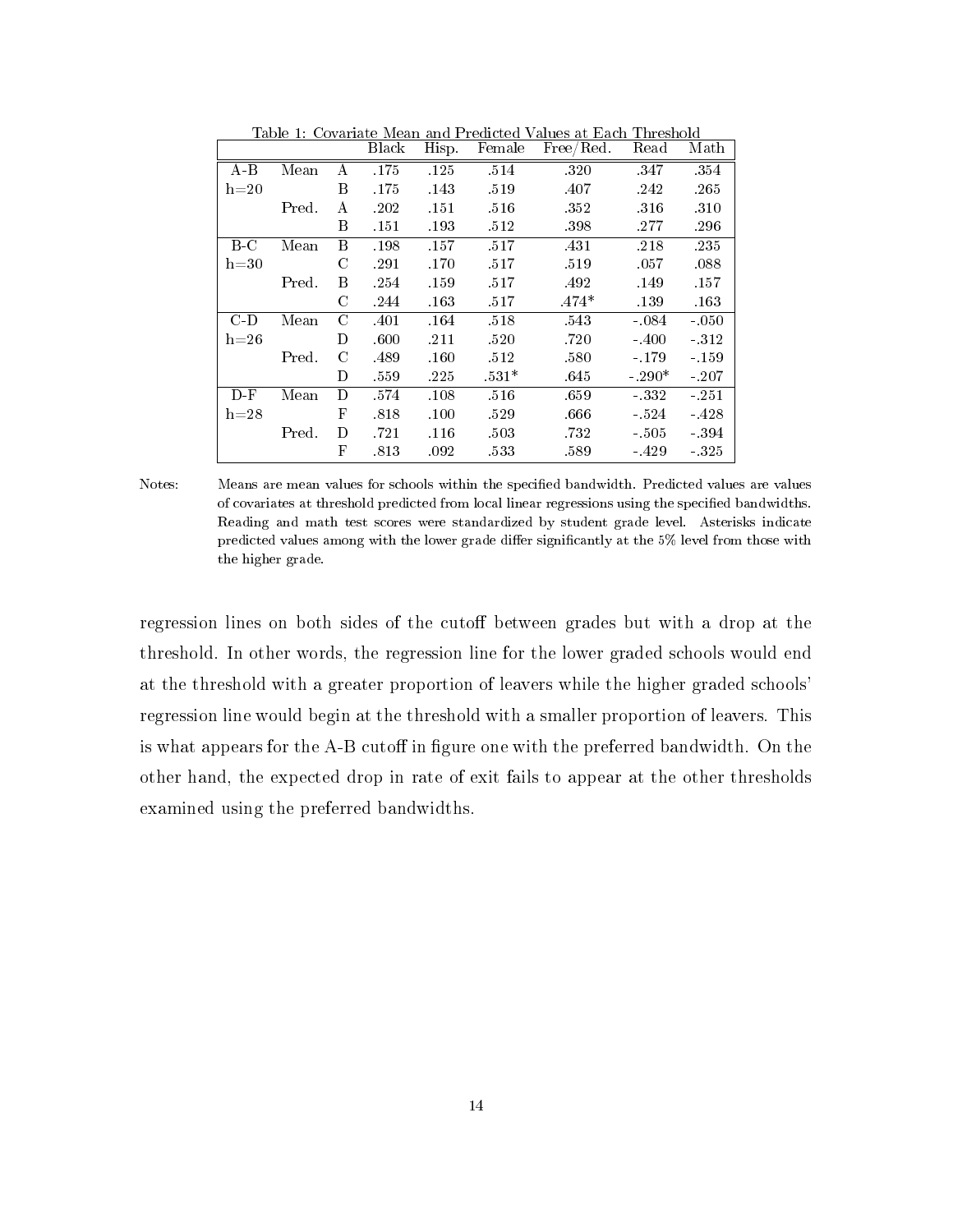

Figure 1: Proportion Exit by School Grade (A-B)

Points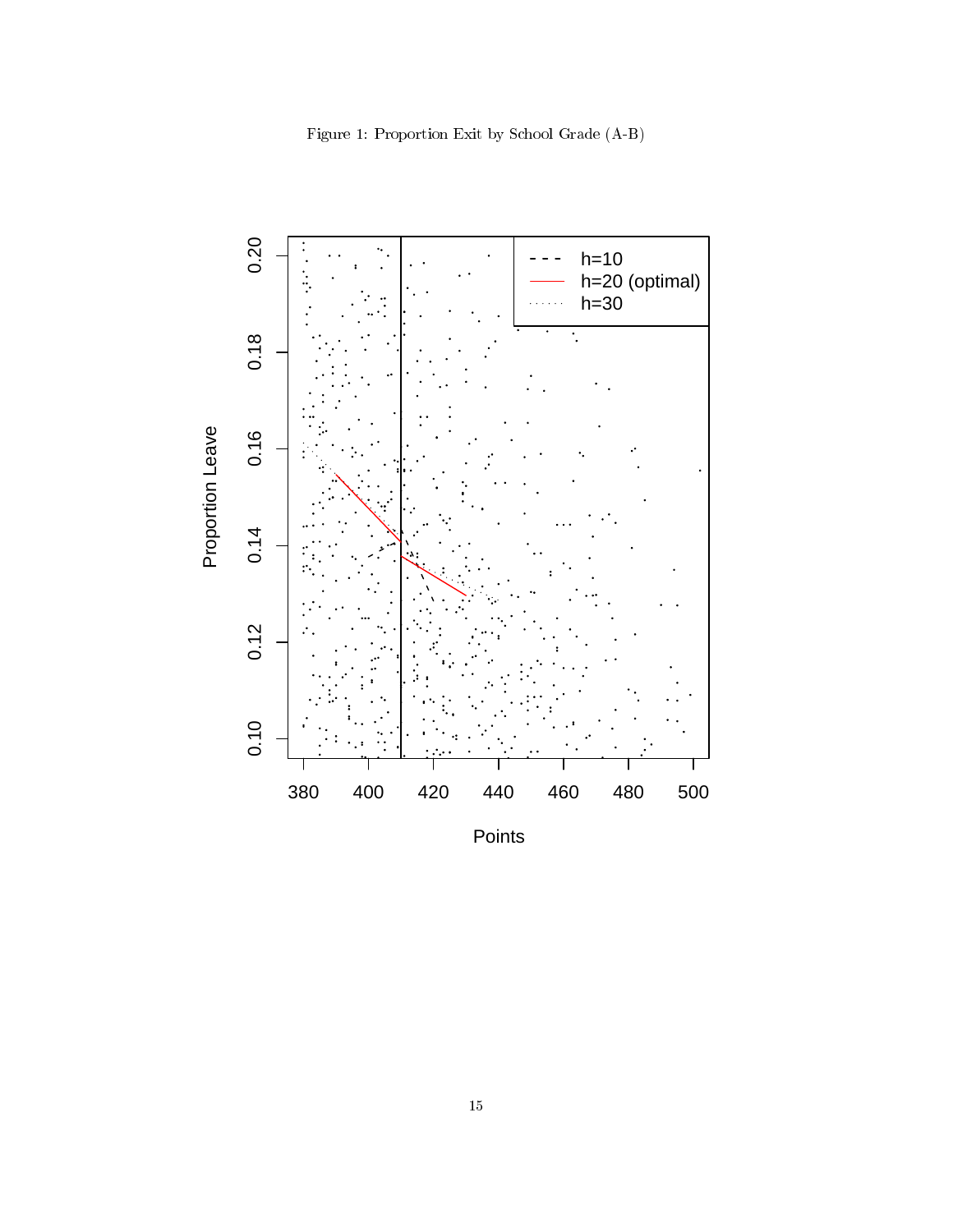

Figure 2: Proportion Exit by School Grade (B-C)

Points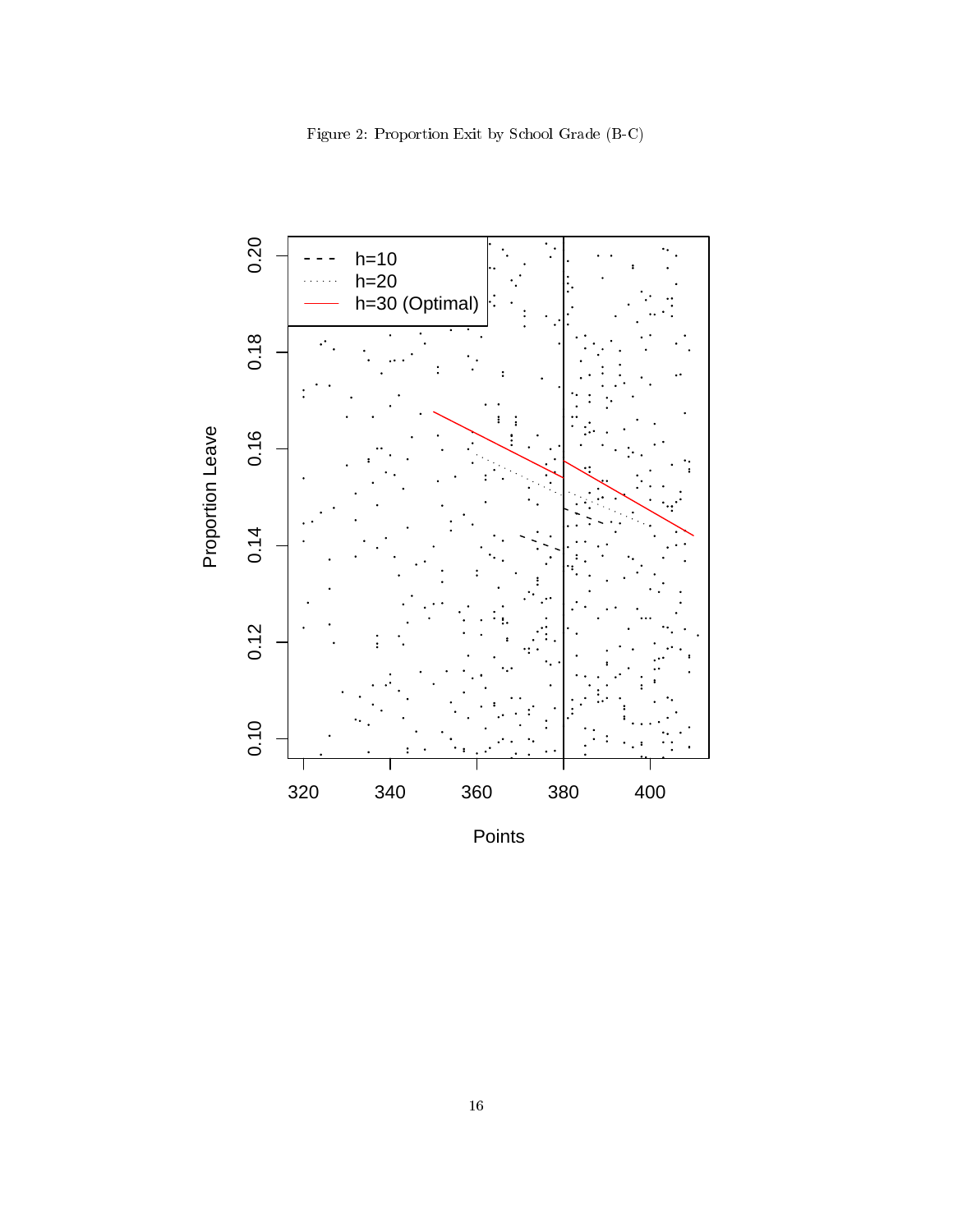

Figure 3: Proportion Exit by School Grade (C-D)

Points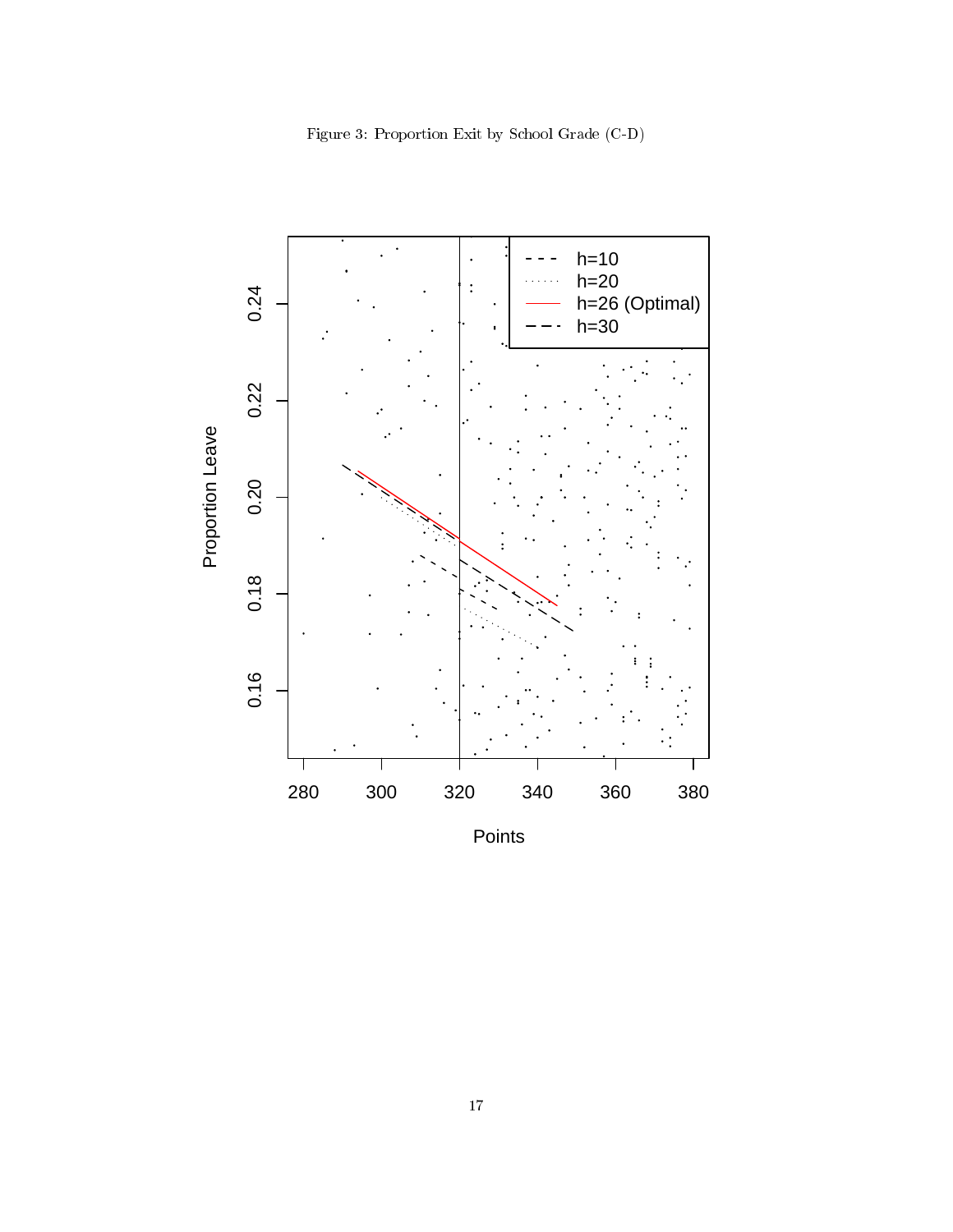Figure 4: Proportion Exit by School Grade (D-F)



# IV. Estimation Results

Figures 1 through 4 present mixed evidence for an exit effect of school grades at the aggregate level, varying across the set of cutoffs between grade categories. To test a formal hypothesis about the effect on school grades on student exit at the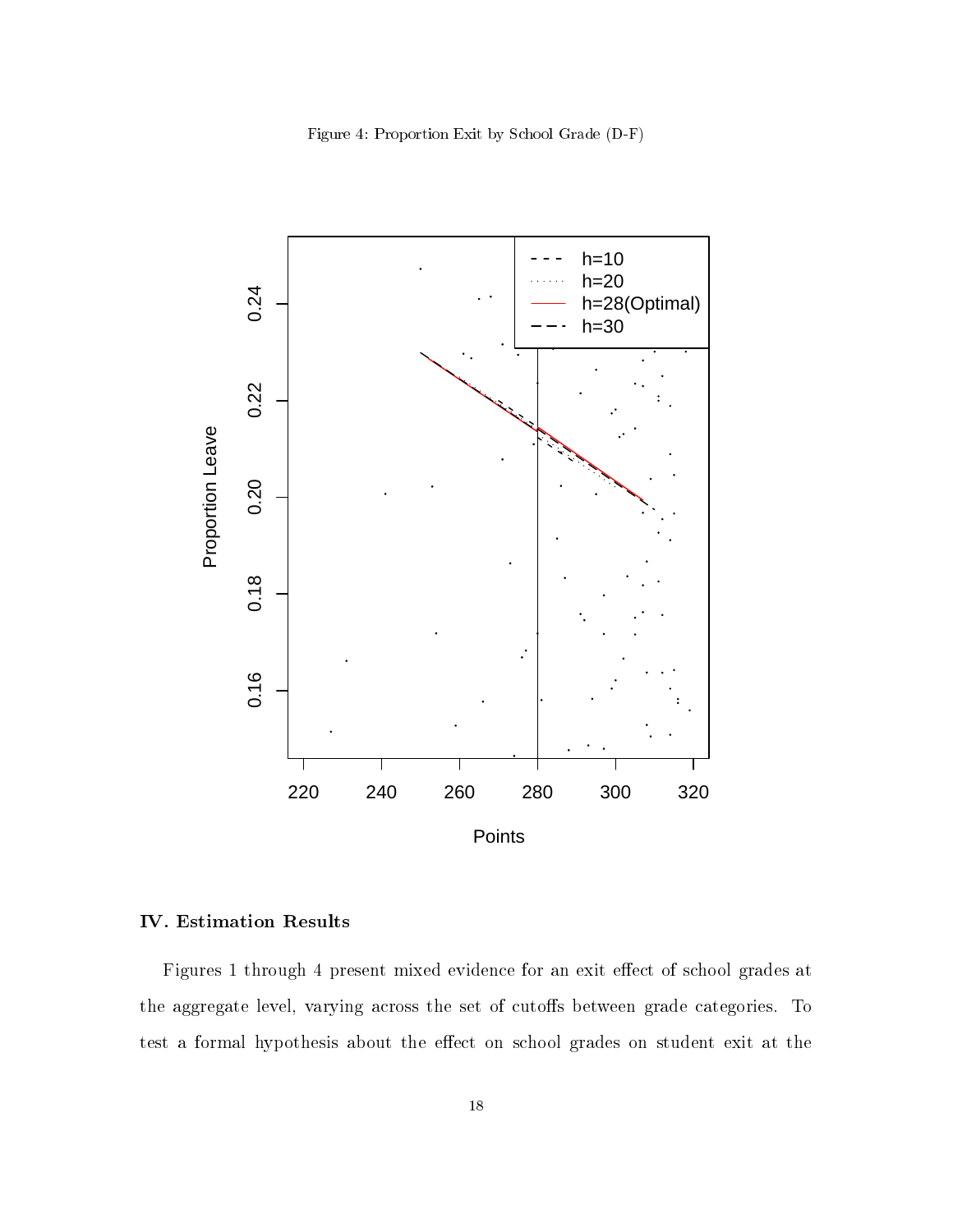|                    | Point Est. | Std. Err. | First Diff. | Std. Err. |
|--------------------|------------|-----------|-------------|-----------|
| (Intercept)        | $-2.08$    | 0.110     |             |           |
| В                  | 0.071      | 0.185     | 0.009       | 0.173     |
| School Grd Pts     | 0.005      | 0.010     |             |           |
| School Grd Pts * B | $-0.005$   | 0.014     | -           |           |
| <b>Black</b>       | 0.203      | 0.038     | 0.020       | 0.005     |
| Hispanic           | 0.118      | 0.073     | 0.012       | 0.008     |
| Female             | $-0.066$   | 0.015     | $-0.006$    | 0.001     |
| Free/Red Lunch     | 0.434      | 0.064     | 0.046       | 0.007     |
| FCAT Read          | $-0.231$   | 0.027     | $-0.020$    | 0.003     |
| FCAT Math          | $-0.119$   | 0.013     | $-0.011$    | 0.001     |

Table 2: Regression Coefficients at A-B Threshold with 20 Point Bandwidth

Notes: Point estimates are from logit regression. Standard errors are clustered by school. First differences reflect the increase in probability of an exit for a one unit change in the covariate while holding other covariates at the following specified values: school grade at zero (i.e. the higher grade); school grade points at the threshold value; black, Hispanic, female, and free/reduced price lunch at zero; and standardized FCAT scale scores at their mean values. For school grade and demographics, the first difference captures the move from a zero to a one on these binary indicators. For test scores the first difference captures a one standard deviation increase in scale test score. First differences are estimated through simulation.

individual level I estimate the equation presented in the last section for each of the four thresholds separately. In each case multiple covariates are present, which appear in table 1.

Tables 2 to 5 present the estimates of school grade effects on student exit at each of the thresholds. The estimates of interest in these tables are those for the grades: B,  $C, D, and F$  respectively. In each case, these estimates capture the effect of receiving a lower school grade (relative to the next highest grade) on student exit. The first difference for these grades captures the difference in the probability of exit between receiving the lower grade rather than the higher grade estimated at the cutoff between grades. At each of these cutoffs, this estimate is too small and estimated too imprecisely to be statistically distinguishable from zero. Thus, estimates from each of the thresholds do not indicate that publicly released school quality reports cause parents to sort their children out of lower graded schools. In turn, these results cast doubt on the notion that report card systems foster the exit option as an indirect mechanism of school accountability.

# V. Subgroup Analysis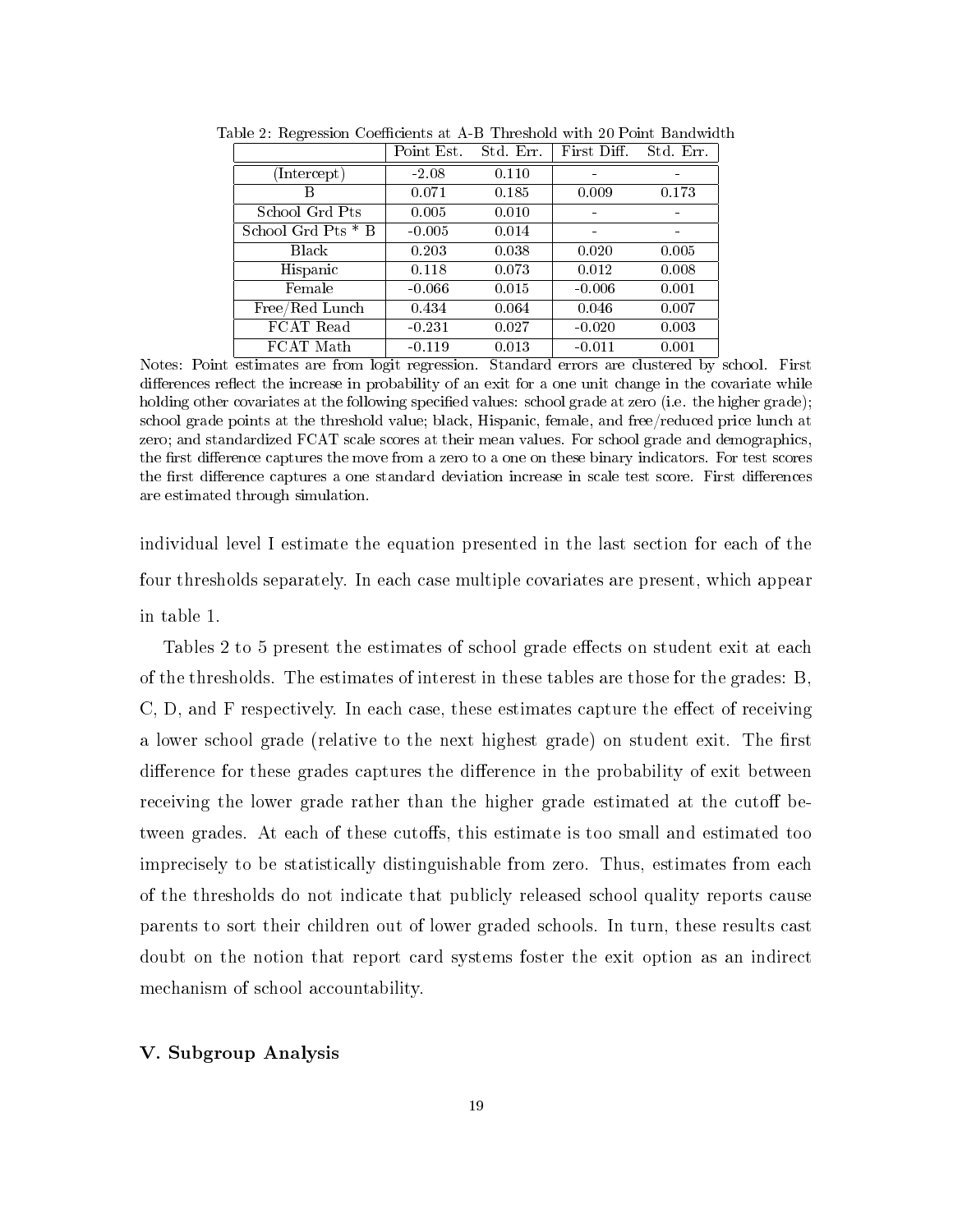|                    | Point Est. | Std. Err. | First Diff. | Std. Err. |
|--------------------|------------|-----------|-------------|-----------|
| (Intercept)        | $-2.013$   | 0.054     |             |           |
| C                  | 0.149      | 0.095     | 0.016       | 0.010     |
| School Grd Pts     | 0.002      | 0.007     | -           |           |
| School Grd Pts * C | 0.001      | 0.007     |             |           |
| Black              | 0.178      | 0.033     | 0.019       | 0.004     |
| Hispanic           | $-0.032$   | 0.053     | $-0.003$    | 0.005     |
| Female             | $-0.070$   | 0.012     | $-0.007$    | 0.001     |
| Free/Red Lunch     | 0.418      | 0.043     | 0.049       | 0.006     |
| FCAT Read          | $-0.197$   | 0.018     | $-0.019$    | 0.002     |
| FCAT Math          | $-0.116$   | 0.011     | $-0.011$    | 0.001     |

Table 3: Regression Coefficients at B-C Threshold with 30 Point Bandwidth

Notes: Point estimates are from logit regression. Standard errors are clustered by school. First differences reflect the increase in probability of an exit for a one unit change in the covariate while holding other covariates at the following specified values: school grade at zero (i.e. the higher grade); school grade points at the threshold value; black, Hispanic, female, and free/reduced price lunch at zero; and standardized FCAT scale scores at their mean values. For school grade and demographics, the first difference captures the move from a zero to a one on these binary indicators. For test scores the first difference captures a one standard deviation increase in scale test score. First differences are estimated through simulation.

|                    | Point Est. | Std. Err. | First Diff | Std. Err. |
|--------------------|------------|-----------|------------|-----------|
| (Intercept)        | $-1.809$   | .089      |            |           |
| D                  | $-0.064$   | 0.121     | $-0.008$   | 0.015     |
| School Grd Pts     | 0.002      | 0.005     |            |           |
| School Grd Pts * D | $-0.009$   | 0.009     |            |           |
| Black              | 0.112      | 0.056     | 0.014      | 0.007     |
| Hispanic           | $-0.220$   | 0.064     | $-0.025$   | 0.008     |
| Female             | $-0.074$   | 0.018     | $-0.009$   | 0.002     |
| Free/Red Lunch     | 0.311      | 0.049     | 0.043      | 0.006     |
| FCAT Read          | $-0.174$   | 0.018     | $-0.020$   | 0.002     |
| FCAT Math          | $-0.101$   | 0.017     | $-0.012$   | 0.002     |

Table 4: Regression Coefficients at C-D Threshold with 26 Point Bandwidth

Notes: Point estimates are from logit regression. Standard errors are clustered by school. First differences reflect the increase in probability of an exit for a one unit change in the covariate while holding other covariates at the following specified values: school grade at zero (i.e. the higher grade); school grade points at the threshold value; black, Hispanic, female, and free/reduced price lunch at zero; and standardized FCAT scale scores at their mean values. For school grade and demographics, the first difference captures the move from a zero to a one on these binary indicators. For test scores the first difference captures a one standard deviation increase in scale test score. First differences are estimated through simulation.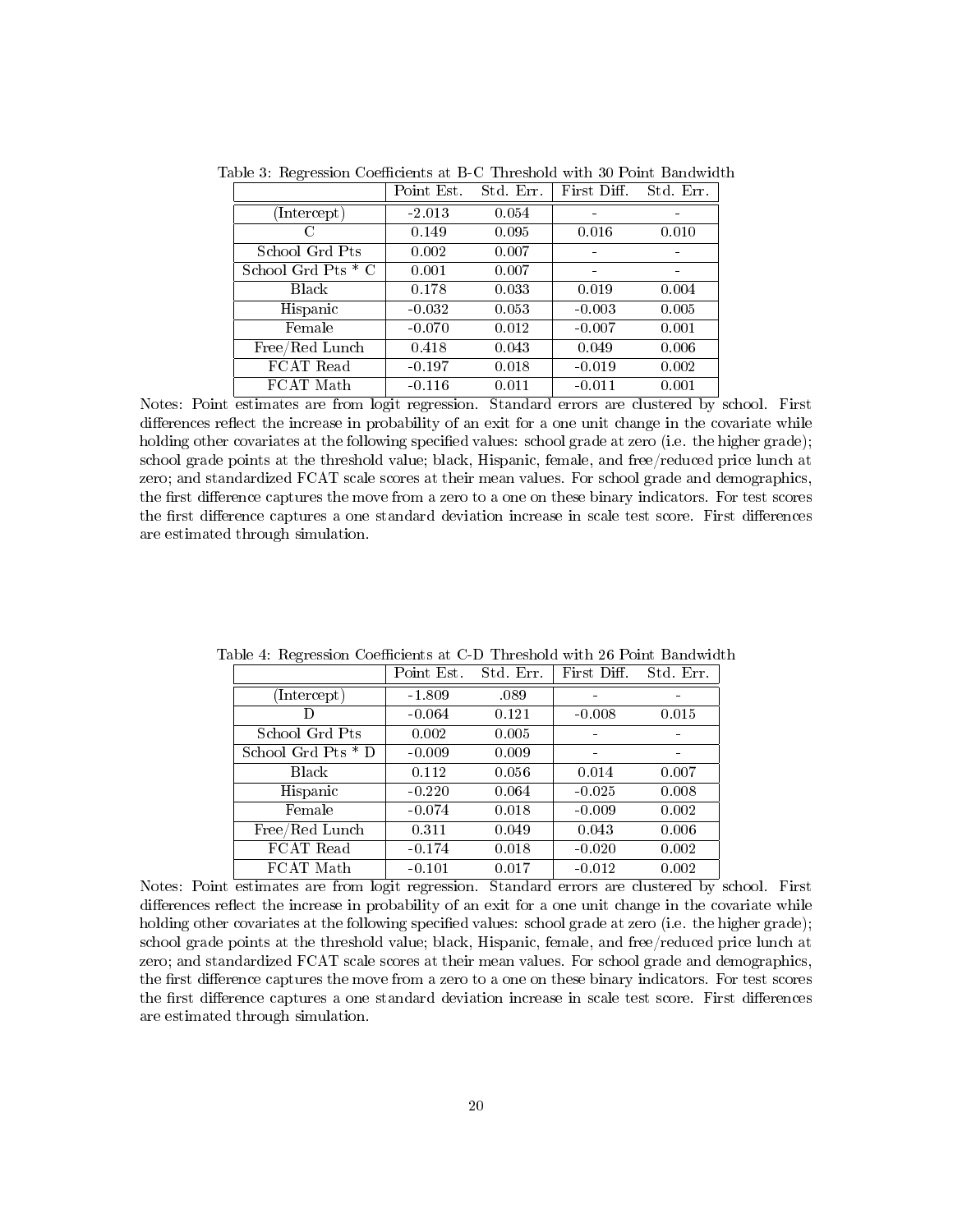|                                 | Point Est. | Std. Err. | First Diff. | Std. Err. |
|---------------------------------|------------|-----------|-------------|-----------|
| $(\overline{\text{Intercept}})$ | $-1.453$   | 0.122     |             |           |
| F                               | 0.134      | 0.176     | 0.024       | 0.031     |
| School Grd Pts                  | 0.007      | 0.007     |             |           |
| $School$ Grd Pts $*$ F          | $-0.019$   | 0.011     |             |           |
| <b>Black</b>                    | $-0.220$   | 0.118     | $-0.034$    | 0.018     |
| Hispanic                        | $-0.600$   | 0.135     | $-0.081$    | 0.019     |
| Female                          | $-0.045$   | 0.026     | $-0.007$    | 0.004     |
| Free/Red Lunch                  | 0.291      | 0.054     | 0.052       | 0.009     |
| FCAT Read                       | $-0.163$   | 0.024     | $-0.024$    | 0.004     |
| FCAT Math                       | $-0.098$   | 0.019     | $-0.015$    | 0.003     |

Table 5: Regression Coefficients at D-F Threshold with 28 Point Bandwidth

Notes: Point estimates are from logit regression. Standard errors are clustered by school. First differences reflect the increase in probability of an exit for a one unit change in the covariate while holding other covariates at the following specified values: school grade at zero (i.e. the higher grade); school grade points at the threshold value; black, Hispanic, female, and free/reduced price lunch at zero; and standardized FCAT scale scores at their mean values. For school grade and demographics, the first difference captures the move from a zero to a one on these binary indicators. For test scores the first difference captures a one standard deviation increase in scale test score. First differences are estimated through simulation.

Perhaps the results from the previous section mask effects that occur only among specific subgroups. To examine this possibility, I repeat the analyses from the previous section applied only to subsamples of students based on test performance, race/ethnicity, free/reduced lunch status. These results are presented in table 6. The table includes first differences in the probability of exit for that subgroup when receiving a lower school grade. The results confirm those of the last section. In no case do the estimates confirm that receiving a lower school grade prompts student exit in the following academic year.

### VI. Institutional Mechanisms for Choice

The results in the previous section certainly contradict the idea that the public uses the information provided through report card systems to hold schools accountable through the exit option. However, in another sense the results are unsurprising. Public school systems tend to heavily regulate school enrollment through attendance zones and other mechanisms whereby pupils are assigned a school based on residence. These regulations limit the potential for the exit option by effectively increasing the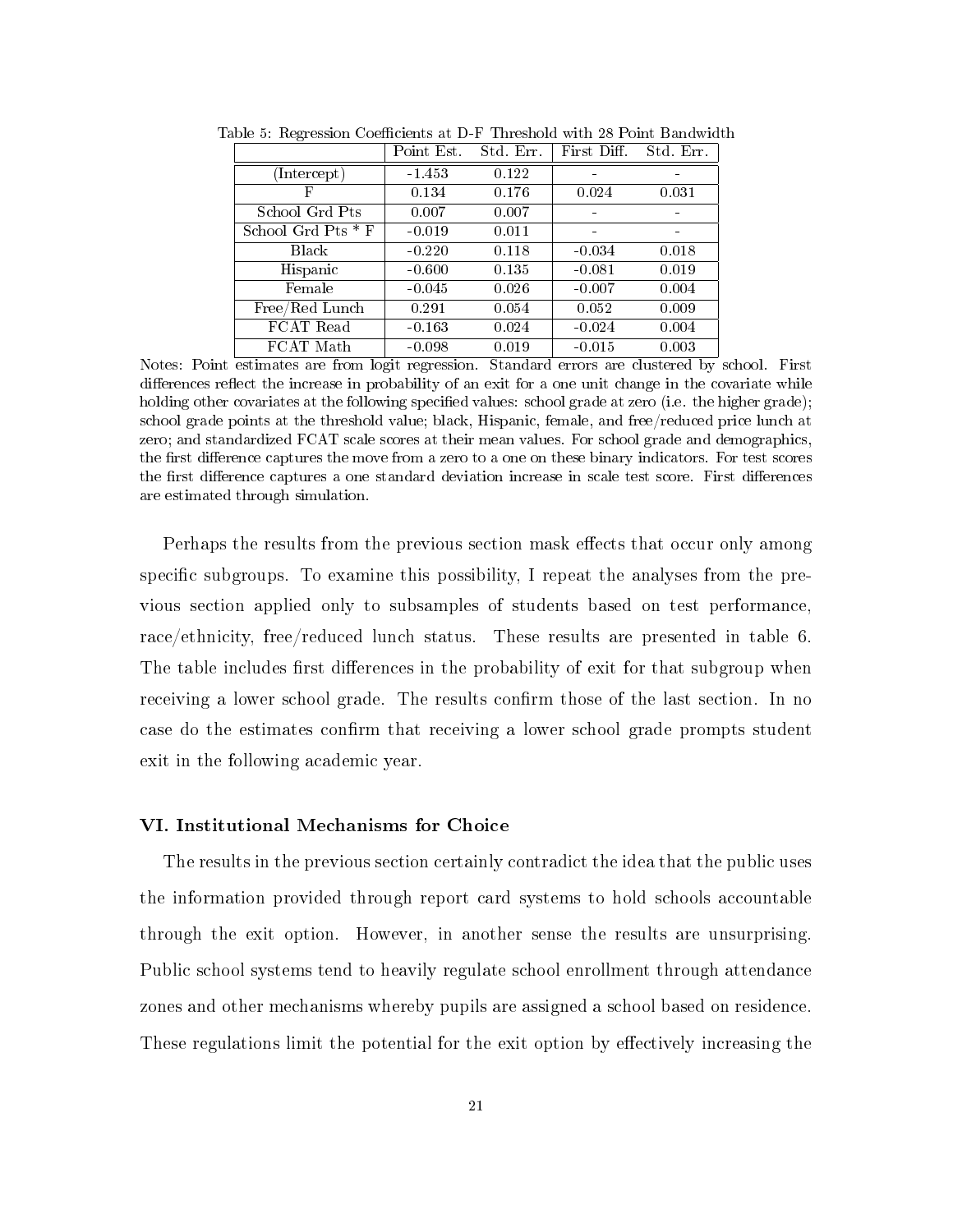|               | $\cdot$<br>$\cdot$ |           |                      |           |               |           |               |           |
|---------------|--------------------|-----------|----------------------|-----------|---------------|-----------|---------------|-----------|
|               | A-B Threshold      |           | <b>B-C</b> Threshold |           | C-D Threshold |           | D-F Threshold |           |
|               | First Diff.        | Std. Err. | First Diff.          | Std. Err. | First Diff.   | Std. Err. | First Diff.   | Std. Err. |
| Read: Level 1 | $-0.009$           | 0.016     | 0.019                | 0.013     | $-0.004$      | 0.018     | 0.040         | 0.033     |
| Read: Level 5 | 0.071              | 0.056     | 0.017                | 0.019     | $-0.007$      | 0.046     |               |           |
| Math: Level 1 | 0.001              | 0.018     | 0.022                | 0.012     | $-0.008$      | 0.016     | 0.012         | 0.025     |
| Math: Level 5 | 0.030              | 0.027     | $-0.006$             | 0.013     | $-0.014$      | 0.036     |               |           |
| Black         | $-0.016$           | 0.020     | 0.028                | 0.016     | 0.002         | 0.020     | 0.013         | 0.028     |
| Hispanic      | 0.013              | 0.045     | 0.029                | 0.020     | $-0.021$      | 0.023     | 0.055         | 0.049     |
| White         | 0.014              | 0.018     | 0.007                | 0.012     | $-0.019$      | 0.021     | 0.030         | 0.056     |
| Free/Reduced  | $-0.011$           | 0.015     | 0.022                | 0.014     | $-0.015$      | 0.023     | 0.026         | 0.039     |
| Not Free/Red. | 0.020              | 0.028     | 0.015                | 0.013     | 0.000         | 0.018     | 0.024         | 0.036     |

Table 6: Difference in Probability of Exit by Subgroup

Notes: First differences reflect the increase in probability of an exit for a one unit change in the covariate while holding other covariates at the following specified values: school grade at zero (i.e. the higher grade); school grade points at the threshold value; black, Hispanic, female, and free/reduced price lunch at zero; and standardized FCAT scale scores at their mean values. For school grade and demographics, the first difference captures the move from a zero to a one on these binary indicators. For test scores the first difference captures a one standard deviation increase in scale test score. First differences are based on estimated coefficients from logit models using the bandwidths noted above.

cost of such an action. For a parent to pull her children out of a school that received an F, she must have another place in which to enroll them. Typically there are only four options for this parent who is unhappy with the performance of her children's school: 1) move to another residence where her children will be assigned to another public school; 2) enroll her children in private or parochial school; 3) pull her children out of all professional schooling and home-school them; or 4) simply remain in the assigned public school despite its performance evaluation. Each of these options - save the fourth - is costly in the short term. Parents may lack the resources, financial or otherwise, to engage in any of the first three options. Instead, we may expect them to take the fourth option - the only one which does not entail exiting the original school. If this is the case then it hardly seems possible for these accountability systems to foster the indirect accountability of the exit option simply by providing information about school quality. It would seem then that indirect accountability depends on the capacity for choice, which most public school systems do not provide institutional mechanisms to support.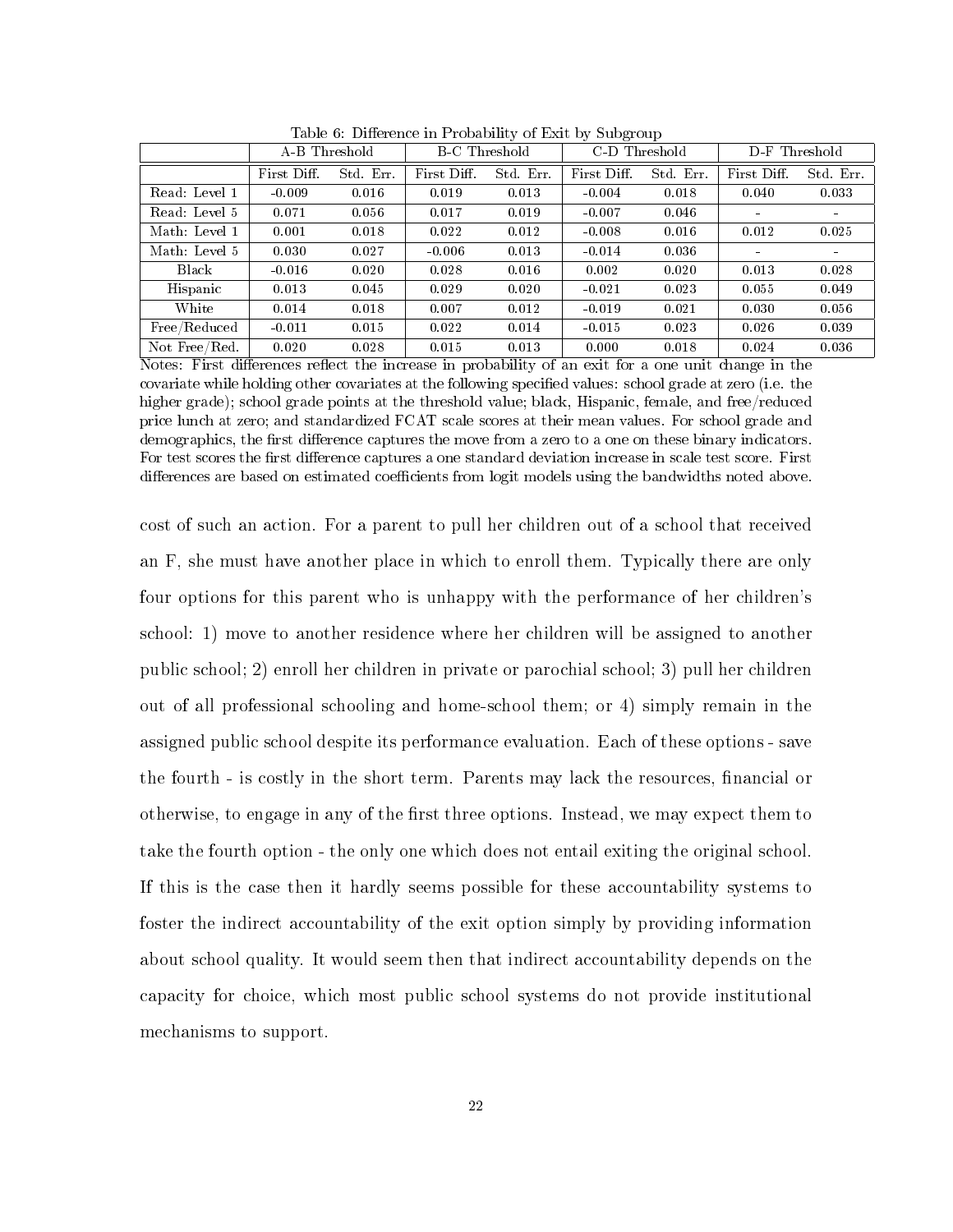However, two institutionalized mechanisms to reduce the cost of exit were among the consequences linked to school grades during the period analyzed in this paper. In 2002 the Florida accountability system mandated that students attending any school receiving two F grades in a four year period (1998-1999 through 2001-1002 in this case) would be offered a seat in at least one other public school with a grade of C or higher to attend, with transportation costs paid by the district, or a voucher to attend a private school.<sup>7</sup> For these parents and students, the accountability system not only provides quality information about schools but also offers a mechanism for transfer that would reduce the cost of exit. Therefore, by restricting the sample to students in just those schools that received one F prior to the 2001-2002 academic year and examining those surrounding the D-F cutoff in  $2002$ , a stronger effect of of school grade might manifest.

Only 21 schools received a grade of D at the end of the 2001-2002 school year after receiving a grade of F in a prior year, enrolling  $3.512$  students.<sup>8</sup> Only nine schools received their second grade of F at the end of this year, enrolling 1,766 students. As shown below, analysis of the 1,766 students in these schools yields a reasonable degree of evidence about accountability and exit. Results from a RD analysis at varying bandwidths appear in table 7. The same controls are included as in the previous section.

Only one school falls within the range of a ten point bandwidth on the F-side of the threshold, so estimates are not possible there. The twenty and thirty point bandwidths allow inclusion of more schools without deviating too far from the threshold. Although less than an ideal number of schools fall into these groups of F schools, the results are striking. Receipt of an F school grade increase the likelihood of exit

 $7$ The Florida Supreme Court has since ruled the voucher option unconstitutional.

<sup>&</sup>lt;sup>8</sup>These figures include the same students as before: structural moves, students in schools closing at the end of the 2001-2002 academic year, students classied with certain disabilities that exclude them from the calculation of school grades, and students enrolled in English for Speakers of Other Languages. Regressions were repeated including these last two types of exclusions, but results remain substantively unchanged.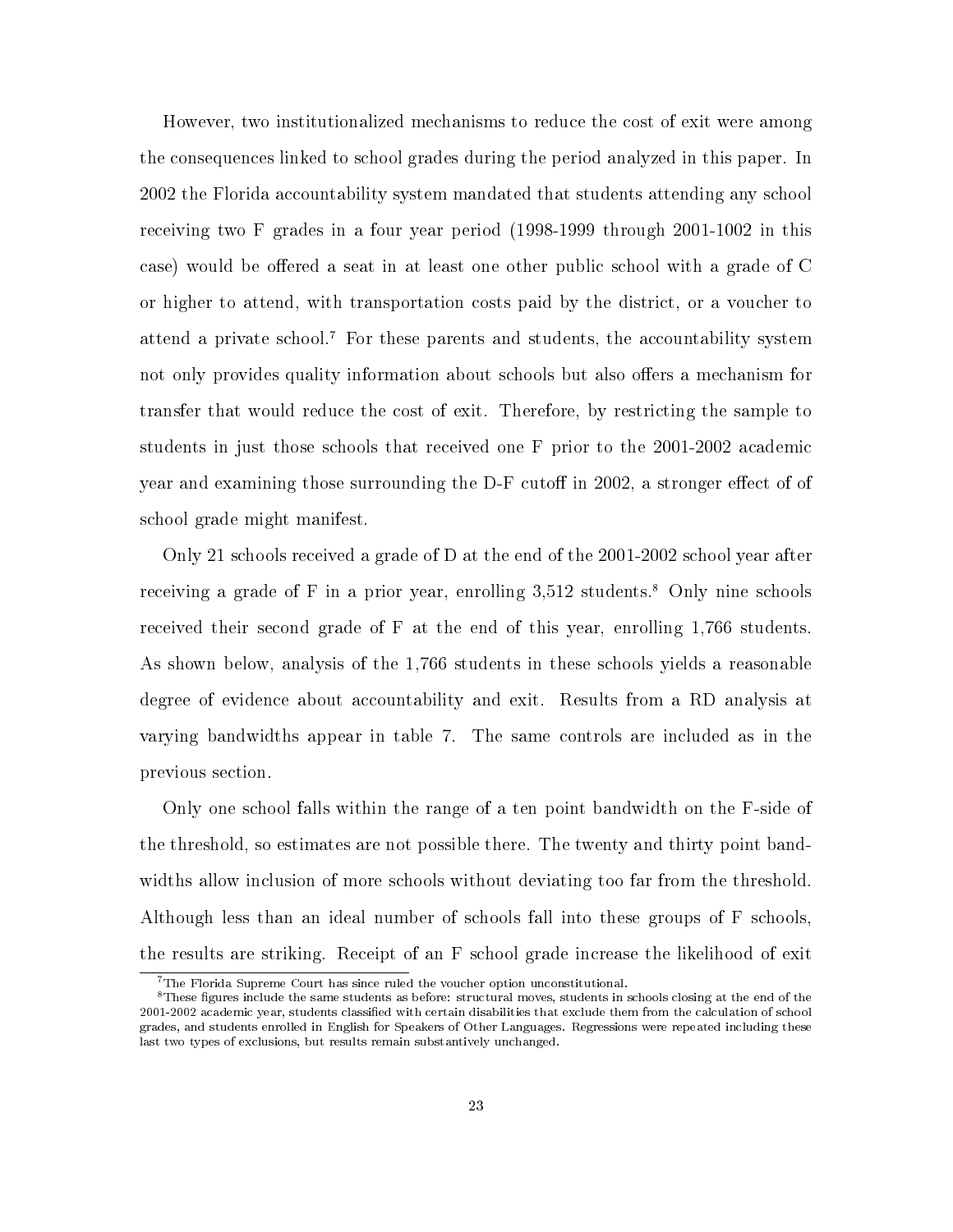| Bandwidth    | Point Est. | Std. Err. | First Diff. | Std. Err. | D Schools | D Students | F Schools | F Students |
|--------------|------------|-----------|-------------|-----------|-----------|------------|-----------|------------|
| All          | .236       | 0.297     | 0.282       | 0.072     | 21        | 3.512      |           | 1.766      |
| 28 (Optimal) | .652       | 0.331     | 0.381       | 0.072     | 19        | 3.223      |           | 1.131      |
| 20           | .856       | 0.302     | 0.423       | 0.065     | 16        | 2.765      |           | 716        |

Table 7: Effect of 2002 School F Grade on Student Exit for Students in Schools with a Prior F Grade

Notes: Estimates are from separate logit regressions. Standard errors are clustered by school. First differences reflect the increase in probability of exit of a B school grade relative to an A school grade. First differences are estimated through simulation while setting school grade points at the threshold value, student test scores at their mean value, and student demographics at their mode values. The last four columns show the number of students and schools in each school grade group based on the specified bandwidth.

among students in those schools by approximately forty percentage points.

Students who receive a school grade of F and are provided with a an institutional mechanism for the exercise of choice (either to another public or a private school) are more likely to exit than those in schools receiving a grade of D and no institutional mechanisms for choice. Even so, it remains difficult to determine what exactly the treatment is since it has two components. One, they are enrolled in a school receiving a second F grade in a four year period. Two, they receive the transfer option. The increased likelihood of exit could be due to receipt of a signal about a particularly poorly performing school (i.e. one that has received two F grades). However this seems unlikely since it assumes that the costs which constrain residential choice in the other comparisons explored above are irrelevant here. It is much more likely that the effect is due, at least in part, to the choice options.<sup>9</sup> Thus, it seems that the exit option (and any incentives it provides for improving school performance) depends not only on the release of school performance reports to the public but also on providing parents with institutional mechanisms for choice.

 $9$ The fact that something other than just the transfer option is affecting exit is suggested by the takeup rate for vouchers, which has been estimated to be about five percent of eligible students, and the takeup rate for the public school transfer option, which has been estimated at about ten percent of eligible students (Grech 2002; Peterson 2006). The model estimated with a bandwidth of 28 grade points predicts that 26.7% of students in these F schools exit; the data indicate 29.4% of students actually exit.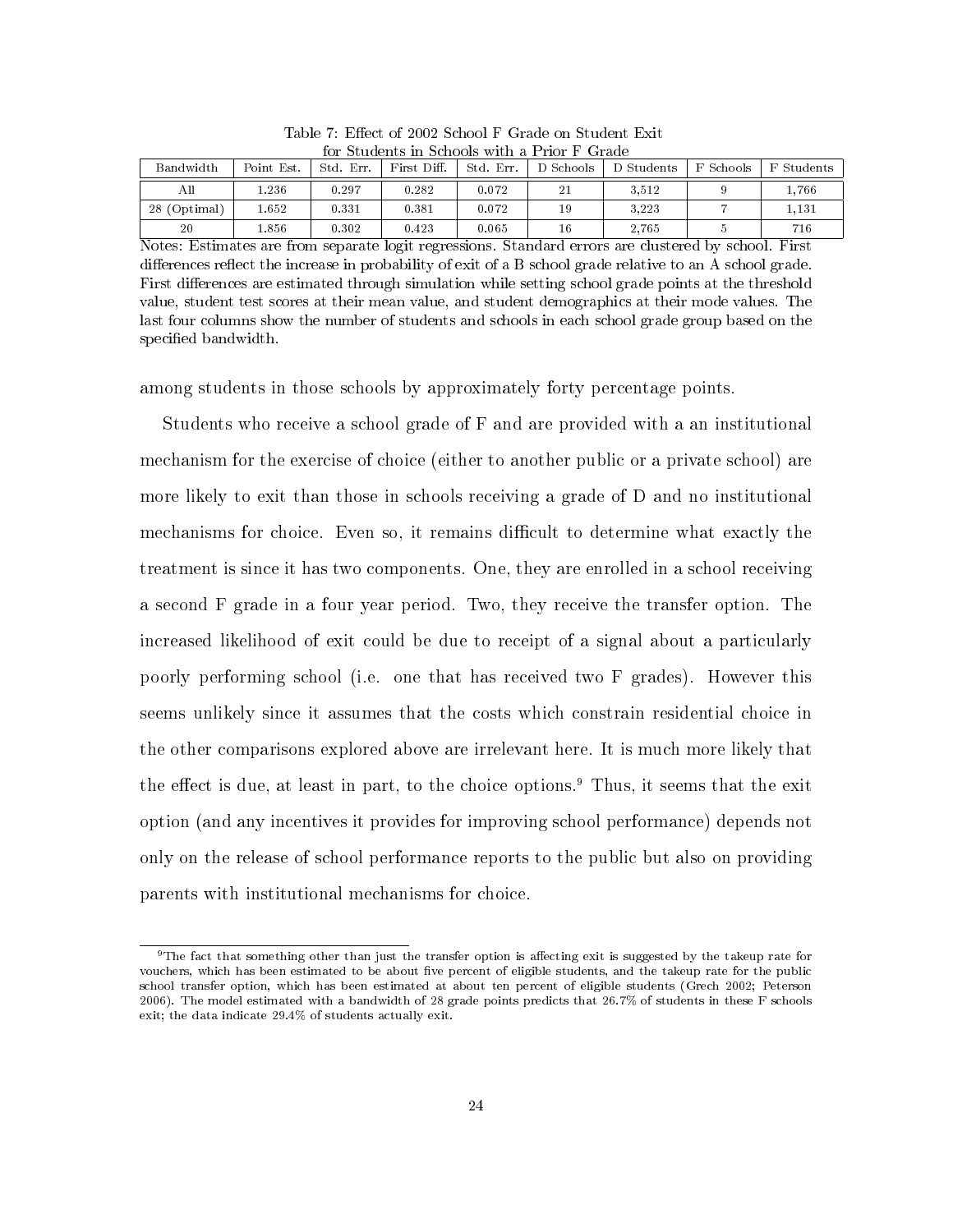### VII. Entrance

Even if school performance reports do not affect the decision to leave schools in the absence of choice programs, perhaps they affect the decision about what schools to enter once the decision to exit the original school is made for other reasons. Unfortunately, the current dataset does not permit individual level analysis of entrance using the RD approach.<sup>10</sup> Therefore, I estimate the impact of school grades on entrance at the school level. First, I subset the data to include only students who are attending schools in 2002-2003 other than those attended in 2001-2002. The data include students who switch between public schools and who switch into public schools for year 2002-2003. Two types of student movers are excluded: those who switch for structural reasons (as described in section four of this paper) and those non-repeating students in third grade in 2002-2003. This second group is excluded because the data do not include second grade records. Therefore, I cannot verify their enrollment in the prior year. This subset provide the universe of voluntary movers entering year 2002-2003. Each of these students is matched to a school for year 2002-2003. For each school, I aggregate the number of these students entering the school. For each school, I then converted the number of entrants into a proportion of prior year (2001-2002) enrollment. This step is taken simply because larger schools are more likely to receive larger numbers of students. These proportions are then used as the outcome variable in local regressions on school grade points around each of the thresholds. Once again, I determine the preferred bandwidths using the cross-validation criterion as described in section four. The plots appear in the appendix. At the A-B threshold, bandwidths of 22 and 21 come closest to minimizing the criterion for A and B schools respectively.

 $10$ In the analysis of exit, the treatment is the school grade assigned to the school that the individual student attends in the first year of analysis. Thus, each individual receives a single treatment. In the case of entrance there are multiple treatments - indeed treatments are the school grades for all schools to which a student could transfer. One could attempt to sidestep this issue by using the grade of only the school to which a student transfers as treatment, but that would provide a treatment only for those students who did move (which would perfectly predict movement since this is selecting upon a single value of the dependent variable) but not for those students who did not move. Thus, the data do not permit analysis of entrance at the individual level.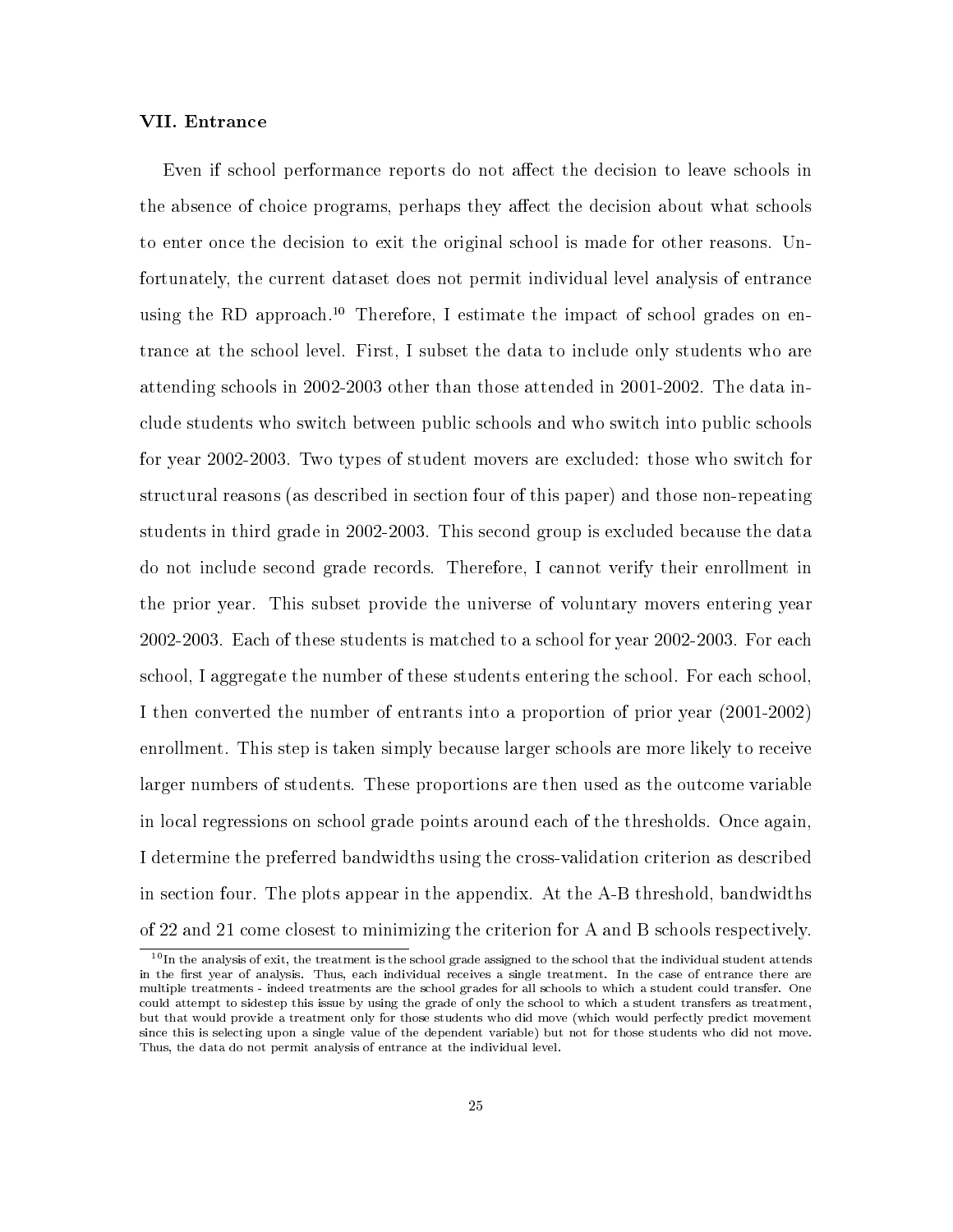| Threshold | Coefficient | Std. Error |
|-----------|-------------|------------|
| A B       | 0.004       | 0.011      |
| B-C       | 0.007       | 0.009      |
| $C-D$     | $0.001\,$   | 0.019      |
| D-F       | $-0.027$    | 0.026      |

Table 8: School Grade Report and Student Entrance

At the B-C threshold, bandwidths of 13 and 20 come closest to minimizing the criterion for B and C schools respectively. At the C-D threshold, bandwidths of 25 and 27 come closest to minimizing the criterion for C and D schools respectively. At the D-F threshold, bandwidths of 24 and 28 come closest to minimizing the criterion for D and F schools respectively. Once again, the larger of the two preferred bandwidths around a threshold is used. Using standard OLS, I regress the proportion of new students on school grade, school grade points, and an interaction of the grade and points, as well as the share of black, Hispanic, female, and free/reduced lunch students among the entrants and average reading and math test scores. The primary results of interest (i.e. the point estimates of the impact of receiving a lower grade) are contained in table 8. Reports of school performance do not appear to affect sorting into schools among students who move.

### VIII. Conclusion

Whereas past analyses of student mobility have typically neglected the role of school quality in the exit decision, this paper attempt to fill that void by examining the effect of accountability grades on student exit. In general parents do not appear to be sorting their children out of schools receiving lower school accountability grades. This casts doubt on the effectiveness of report card systems to foster indirect accountability through the exit option. If parents do not sort their children out of poorly performing schools, then school officials need not worry about declining enrollment and budget cuts resulting from poor performance. This does not mean that parents ignore these performance evaluations entirely. It may be the case that parents decide to leave one school without regard to quality as measured by school grades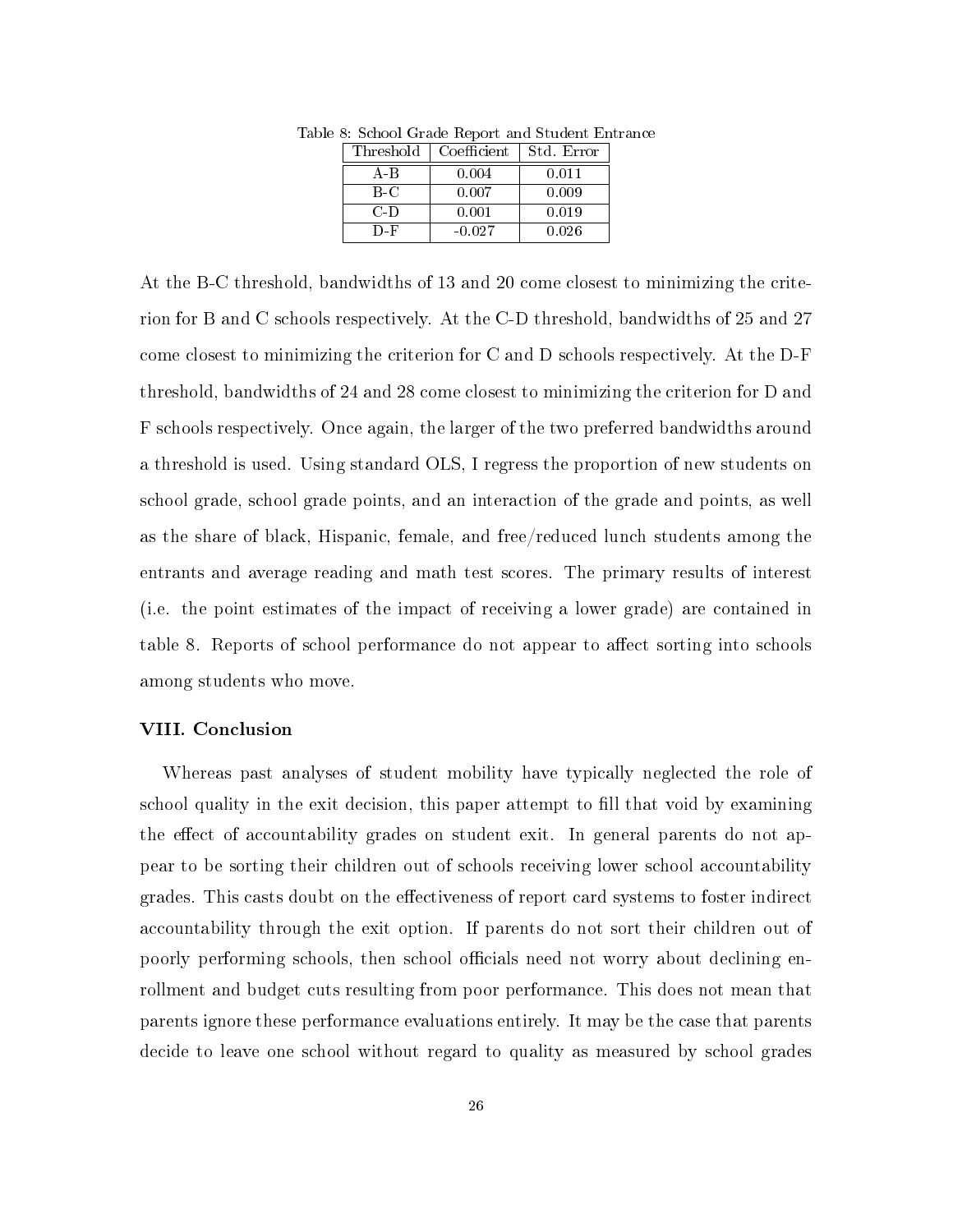(e.g. residential relocation, peer group change, etc.) but then use the grades to make decisions about which schools to enroll their children in after the initial decision to make a move is made. But even in that case, when school grades are used to make the marginal decision about which school to enter once the decision to move has been made rather than to make a decision to move, the exit option as traditionally defined as a mechanism of institutional control remains in limited use.<sup>11</sup>

The one exception is for students who have a formal choice option not based strictly on residence. In that case information causes exit from lower performing schools. However, since most accountability programs feature only limited (if any) choice mechanisms - i.e., they typically provide families a choice among only one or two public schools which typically perform only slightly better than the original school - the prospects for school accountability systems to improve the quality of education in the United States seem unsure at best. Yet, accountability systems are among the most popular and most relied upon education reform tools today.

<sup>&</sup>lt;sup>11</sup>It may also be the case that parents simply unaware of school quality. While school report cards are released directly to parents and receive substantial attention in local media outlets (especially in the year examined here when the program had recently been revised), the data do not include information about parents' knowledge of school grades. But it must be noted that this is an issue of a causal mechanism (i.e., how a cause has an effect) rather than a causal impact (i.e., whether a cause has an effect). Lack of awareness among parents would not refute these findings. Indeed, lack of awareness would only bolster the argument made here about the ineffectiveness of school reports cards for promoting indirect accountability. Under conditions that should favor awareness, public provision of information about school quality fails to foster this type of accountability.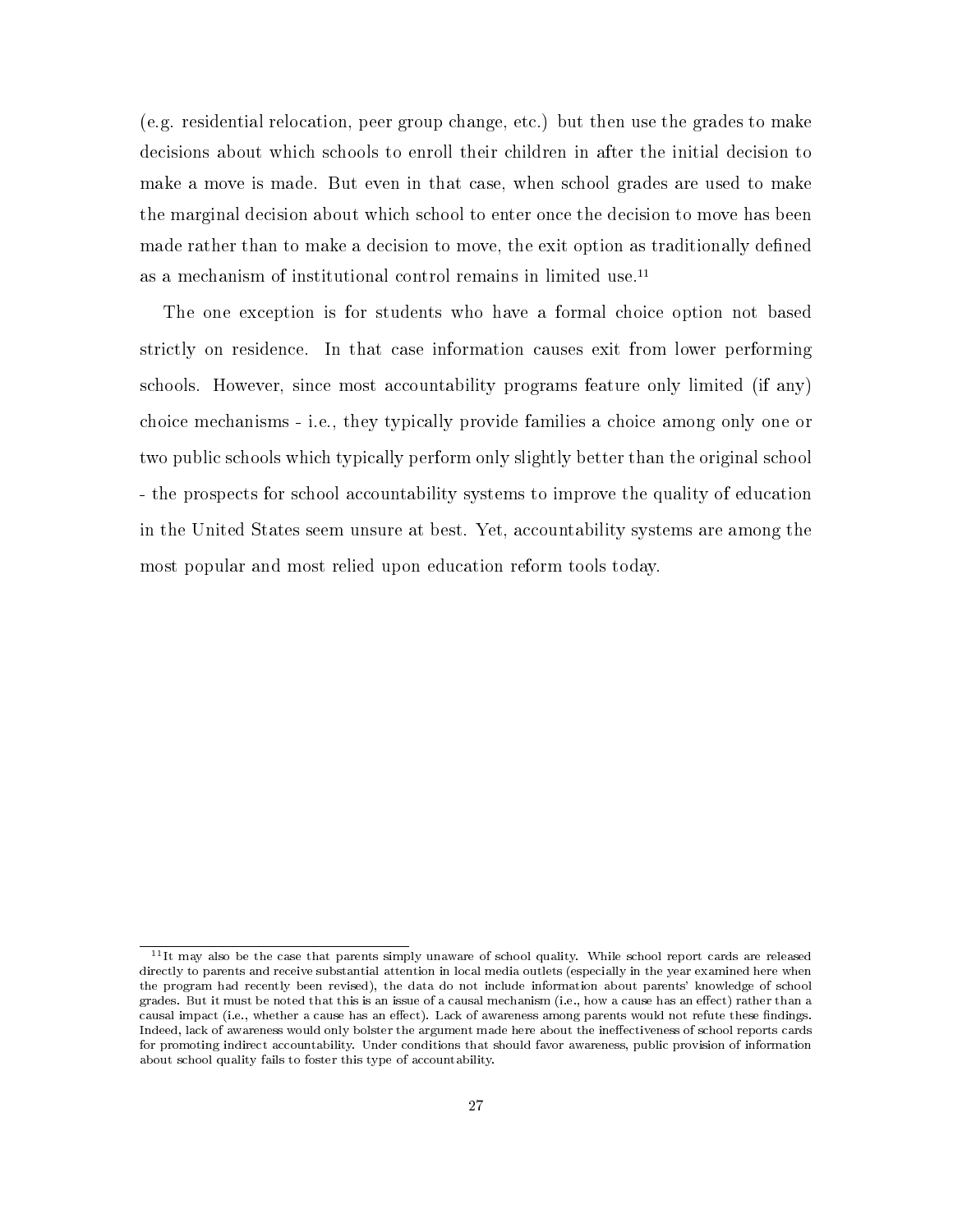## Works Cited

Alexander, K. L., D. R. Entwisle, and S. L. Dauber. 1996. "Children in Motion: School Transfers and Elementary School Performance." Journal of Educational Research 90(1): 3-12.

Chiang, Hanley. 2008. How Accountability Pressures on Failing Schools Affects Student Achievement." Working paper. Harvard University.

Grech, D. 2002. "Dade Students Using Vouchers for First Time." The Miami Herald, July 2, page 1A.

Hanushek, E.A., J.F. Kain, and S.G. Rivkin. 2004. "Disruption versus Tiebout Improvement: The Costs and Benefits of Switching Schools." Journal of Public Economics. 88(9-10): 1721-1746.

Hirschman, A.O. 1970. Exit, Voice, and Loyalty: Responses to Decline in Firms, Organizations, and States. Cambridge: Harvard University Press.

Imbens, G., and T. Lemieux. 2007. "Regression Discontinuity Designs: A Guide to Practice." Working Paper 13039. Cambridge: National Bureau of Economic Research.

Jacob, B., and L. Lefgren. 2004. "Remedial Education and Student Achievement: A Regression-Discontinuity Analysis." Review of Economics and Statistics. 68: 226-44.

Kerbow, D. 1996. "Patterns of Urban Student Mobility and Local School Reform." Journal of Education for Students Placed at Risk. 1(2): 147-169.

Ludwig, J., and D. Miller. 2007. "Does Head Start Improve Children's Life Chances? Evidence from a Regression Discontinuity Design." Quarterly Journal of Economics 122 (1): 159-208.

Tiebout, C. 1956. "A Pure Theory of Local Expenditures" The Journal of Political Economy 64 (5): 416-24.

West, M.R. and P.E. Peterson. 2006. "The Efficacy of Choice Threats Within School Accountability Systems: Results from Legislatively Induced Experiments. The Economic Journal 116 (March): C46-C62.

Appendix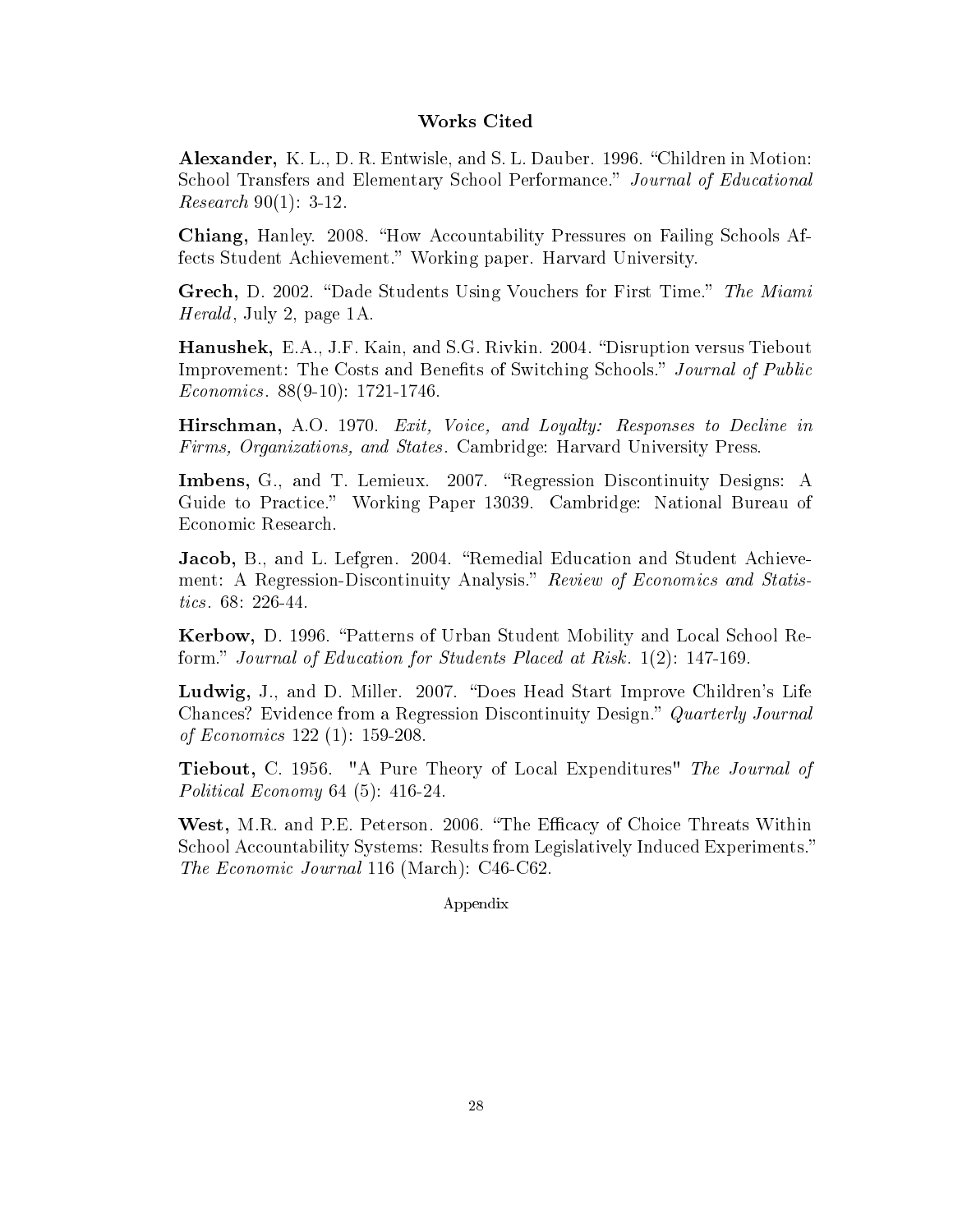



Figure 6: B-C Threshold Cross-Validation Criterion for Exit

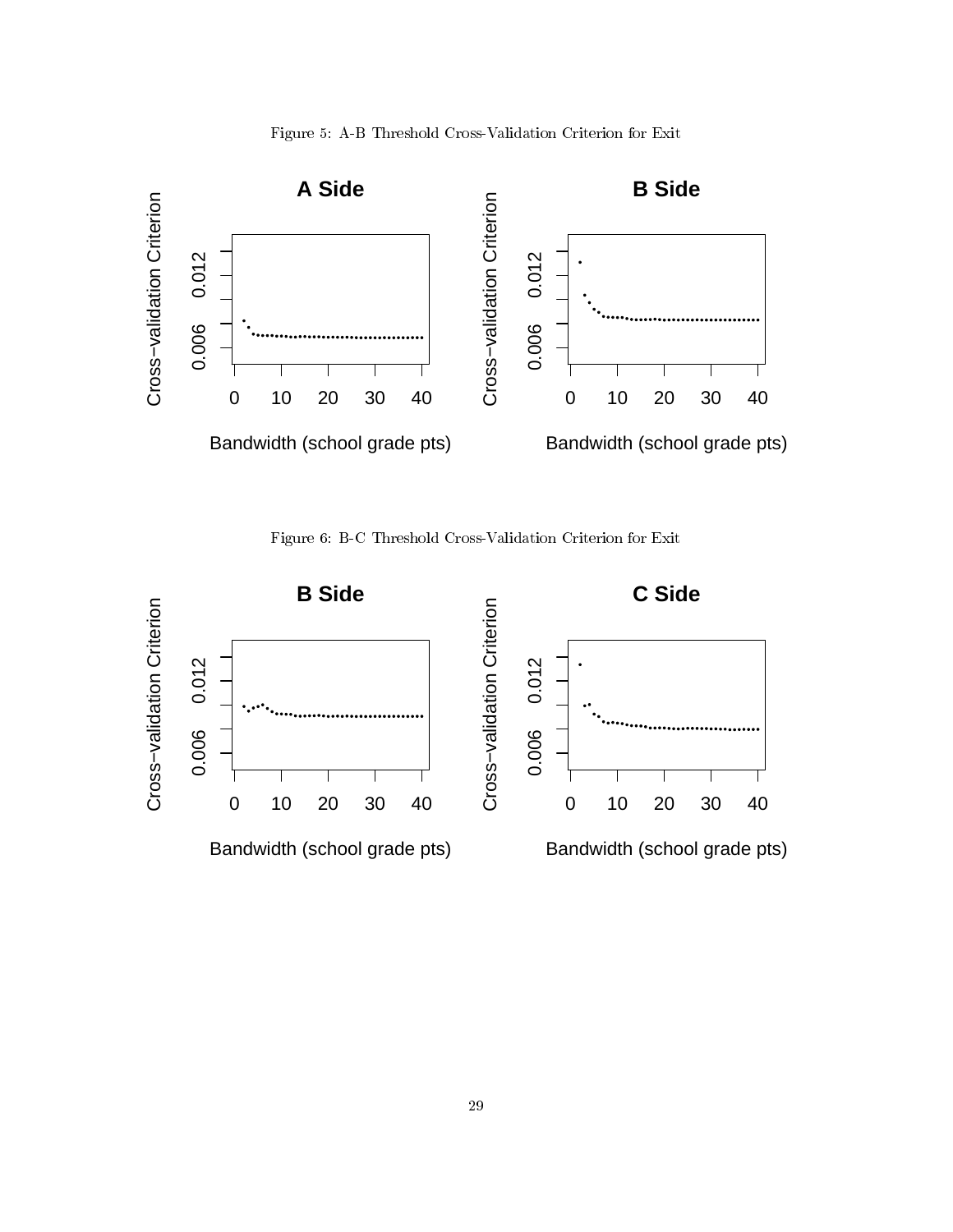



Figure 8: D-F Threshold Cross-Validation Criterion for Exit

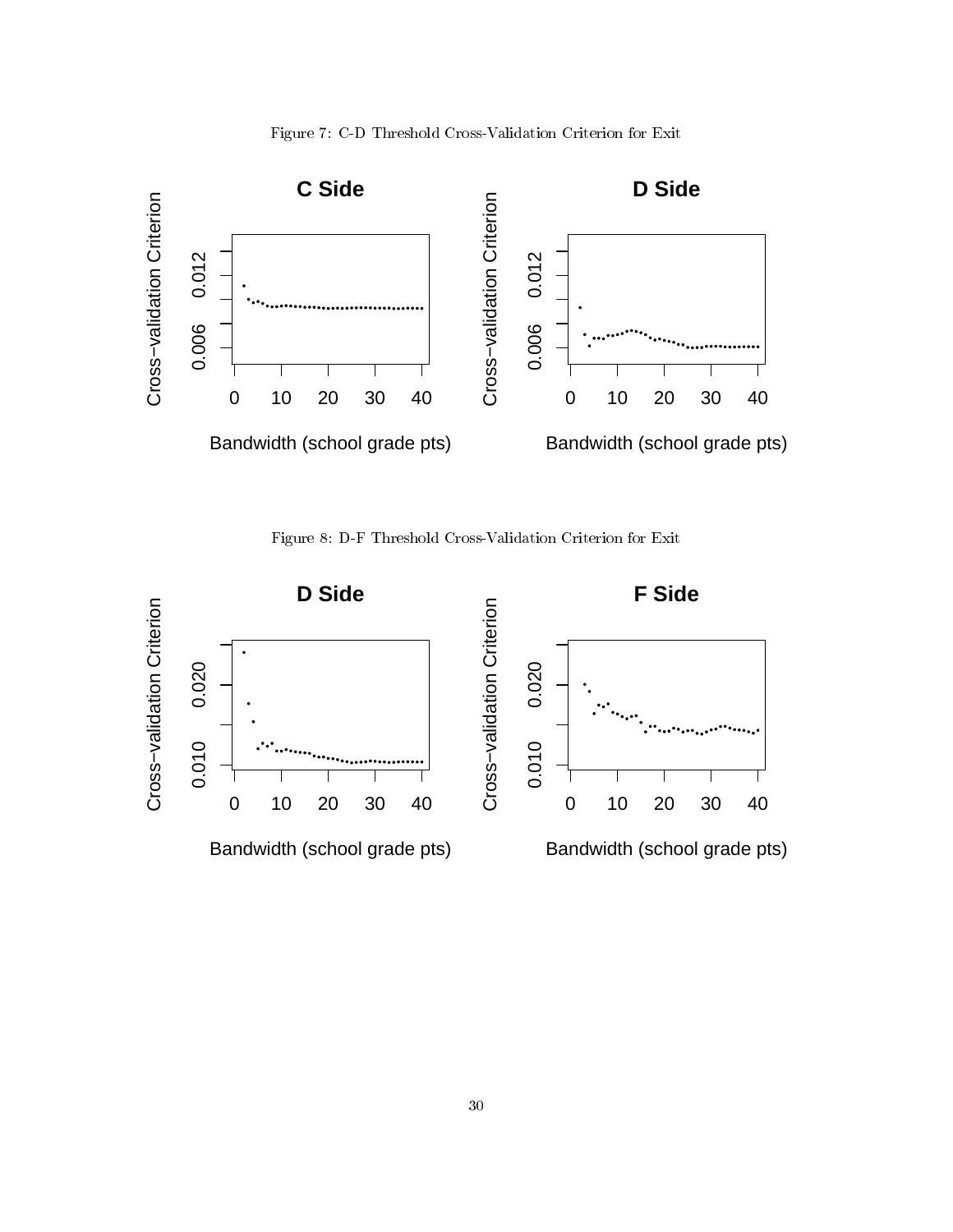| Bandwidth       | Point Estimate | Std Err | First Difference | Std Err |
|-----------------|----------------|---------|------------------|---------|
|                 |                | A-B     |                  |         |
| $\overline{5}$  | 0.885          | 9.316   | 0.025            | 0.618   |
| 10              | 1.695          | 4.984   | 0.148            | 0.506   |
| 20              | 0.071          | 0.185   | 0.009            | 0.173   |
| $30\,$          | 0.079          | 0.145   | 0.008            | 0.015   |
|                 |                | B-C     |                  |         |
| 5               | 0.074          | 0.320   | 0.012            | 0.039   |
| 10              | 0.143          | 0.146   | 0.016            | 0.017   |
| 20              | 0.195          | 0.112   | 0.021            | 0.013   |
| 30              | 0.149          | 0.095   | 0.016            | 0.010   |
|                 |                | $C-D$   |                  |         |
| $\overline{5}$  | 0.139          | 0.215   | 0.021            | 0.030   |
| $\overline{10}$ | 0.085          | 0.187   | 0.012            | 0.024   |
| 20              | $-0.175$       | 0.145   | $-0.021$         | 0.018   |
| 26              | $-0.064$       | 0.121   | $-0.008$         | 0.015   |
| $30\,$          | $-0.054$       | 0.115   | $-0.006$         | 0.014   |
|                 |                | $D-F$   |                  |         |
| $\overline{5}$  | 0.322          | 0.392   | 0.060            | 0.072   |
| 10              | $-0.241$       | 0.330   | $-0.032$         | 0.048   |
| 20              | $-0.130$       | 0.215   | $-0.018$         | 0.032   |
| 28              | 0.134          | 0.176   | 0.024            | 0.031   |
| 30              | 0.081          | 0.174   | 0.015            | 0.030   |

Table 9: Effect of 2002 School F Grade on Student Exit

Notes: Estimates are from separate logit regressions. Standard errors are clustered by school. First differences reflect the increase in probability of exit of a B school grade relative to an A school grade. First differences are estimated through simulation while setting school grade points at the threshold value, student test scores at their mean value, and student demographics at their mode values.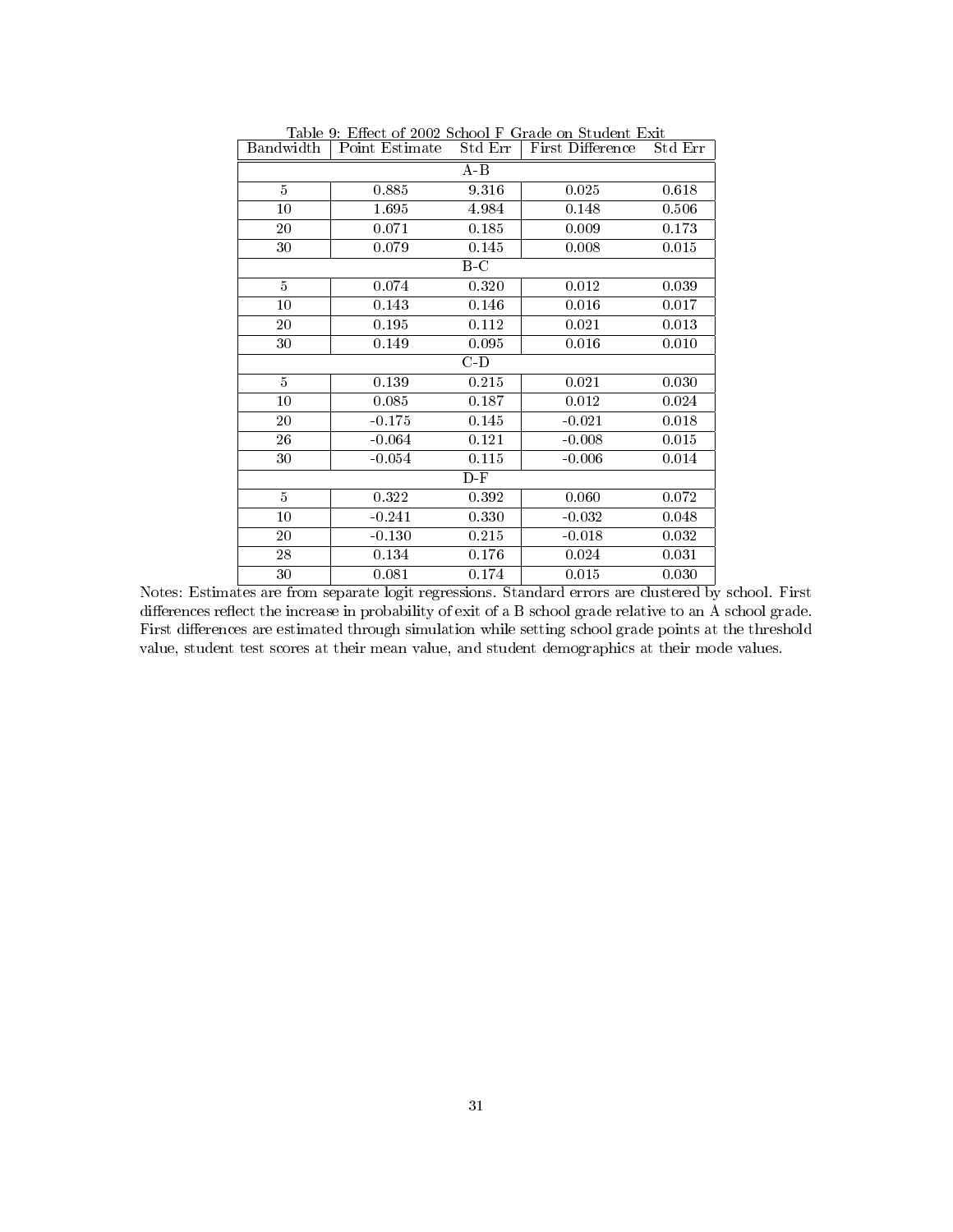

Figure 9: A-B Threshold Cross-Validation Criterion for Entrance

Figure 10: B-C Threshold Cross-Validation Criterion for Entrance